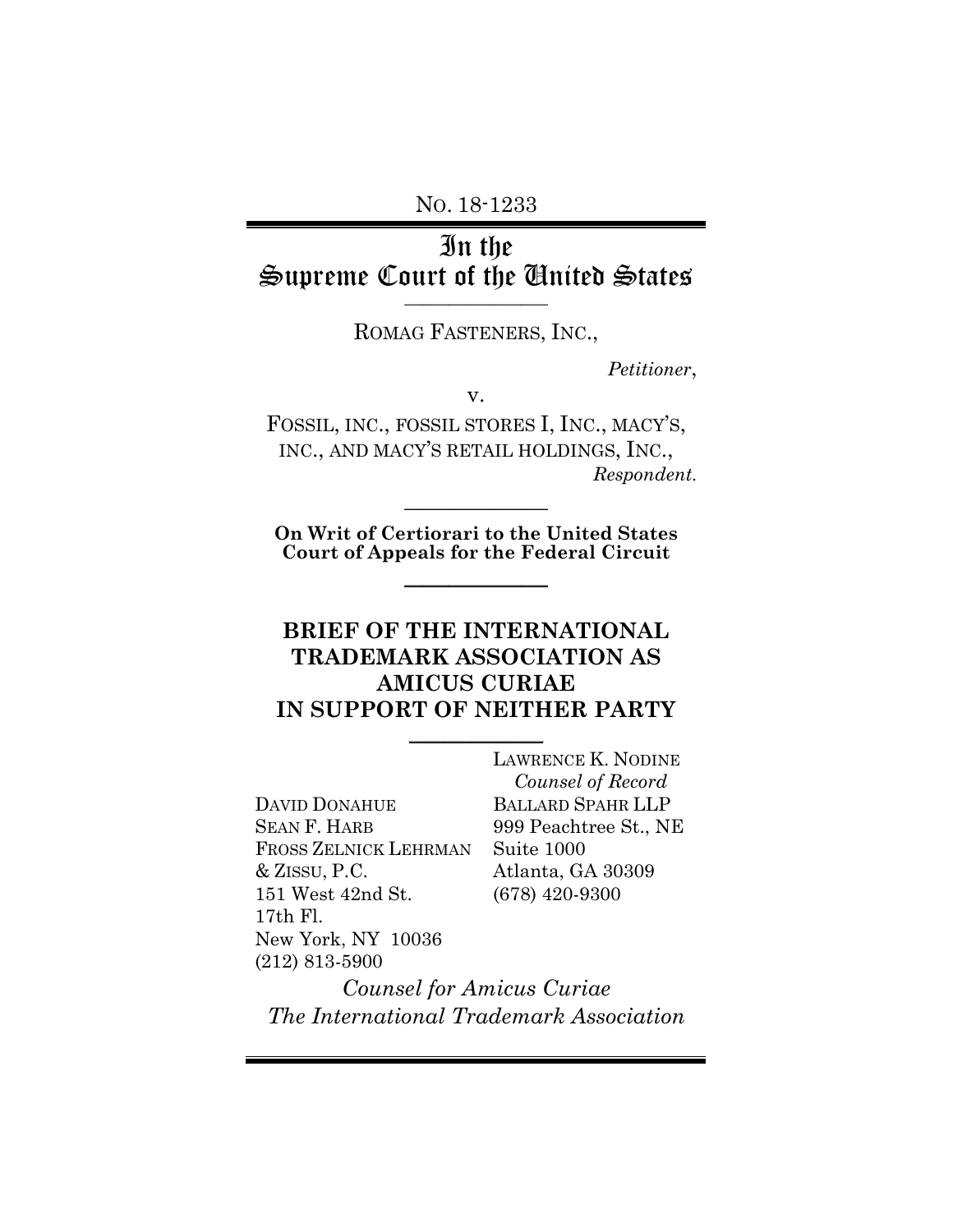## **TABLE OF CONTENTS**

# **Page**

| INTERESTS OF THE AMICUS CURIAE1                                                                                                                         |  |  |  |  |  |
|---------------------------------------------------------------------------------------------------------------------------------------------------------|--|--|--|--|--|
|                                                                                                                                                         |  |  |  |  |  |
|                                                                                                                                                         |  |  |  |  |  |
|                                                                                                                                                         |  |  |  |  |  |
| 1. SECTION 35(a) ALLOWS COURT BROAD<br>DISCRETION TO CONSIDER DIVERSE<br>EQUITABLE FACTORS, BUT IT DOES NOT<br><b>MAKE WILLFULNESS A PRECONDITION 8</b> |  |  |  |  |  |
| 2. THERE IS NO STATUTORY BASIS FOR<br>REQUIRING WILLFULNESS AS A<br>PRECONDITION TO AN AWARD OF PROFITS                                                 |  |  |  |  |  |
| 3. THE 1999 AMENDMENTS ARE NOT                                                                                                                          |  |  |  |  |  |
| 4. COMPETING POLICY OBSERVATIONS32                                                                                                                      |  |  |  |  |  |
|                                                                                                                                                         |  |  |  |  |  |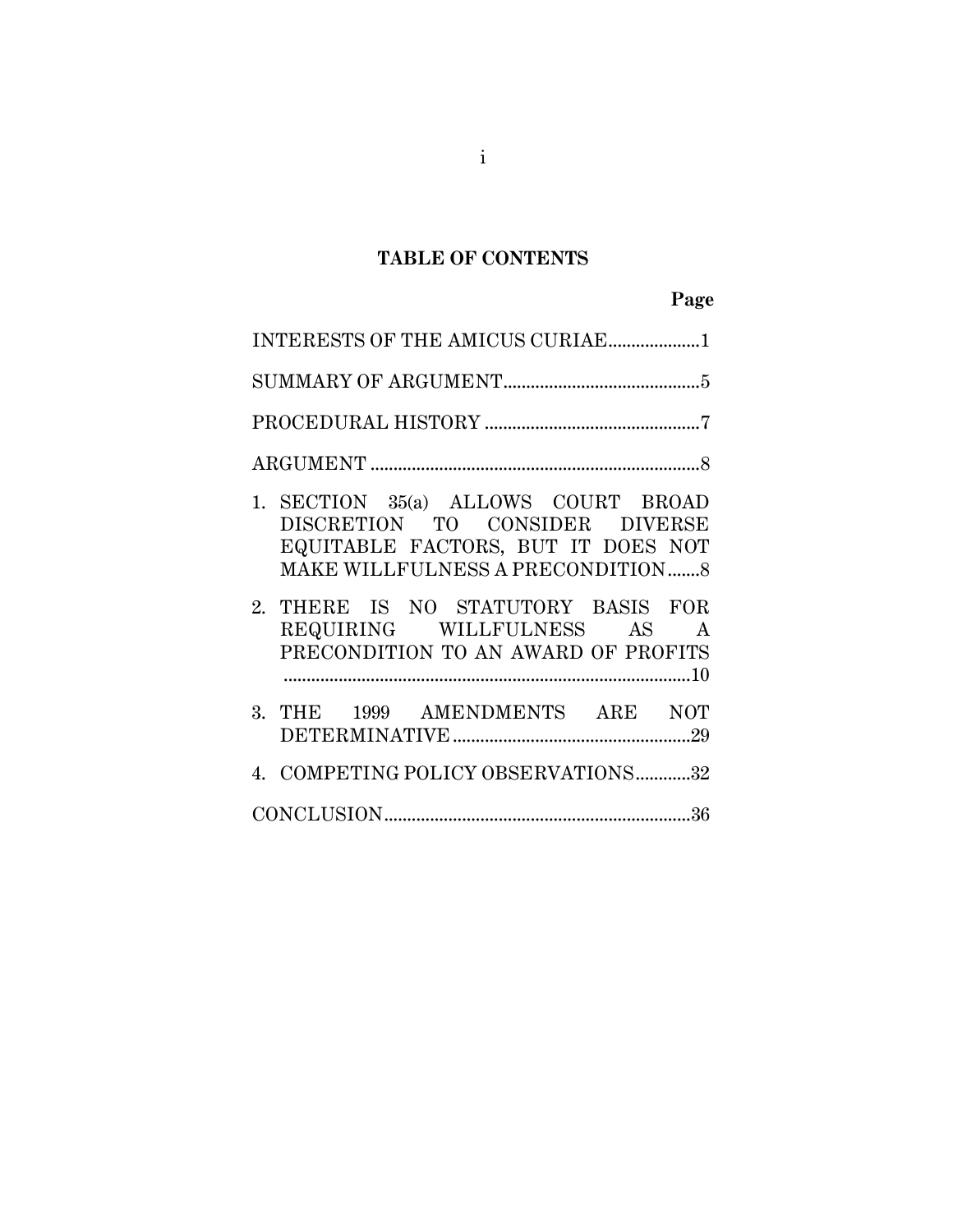## **TABLE OF AUTHORITIES**

### **Cases:**

| Active Sports Lifestyle USA, LLC v. Old Navy, LLC,<br>No. SACV 12-572 JVS (Ex), 2014 WL 1246497 |
|-------------------------------------------------------------------------------------------------|
| Already, LLC v. Nike, Inc.,                                                                     |
| B&B Hardware, Inc. v. Hargis Indus., Inc.,                                                      |
| Brunswick Corp. v. Spinit Reel Co.,                                                             |
| Champion Spark Plug Co. v. Sanders,                                                             |
| Chloe v. Queen Bee of Beverly Hills, LLC,                                                       |
| Christian Louboutin S.A. v.<br>Yves Saint Laurent Am. Holding, Inc.,                            |
| Consumer Prod. Safety Comm'n v. GTE Sylvania,                                                   |
| Cooper Indus., Inc. v. Aviall Servs., Inc.,                                                     |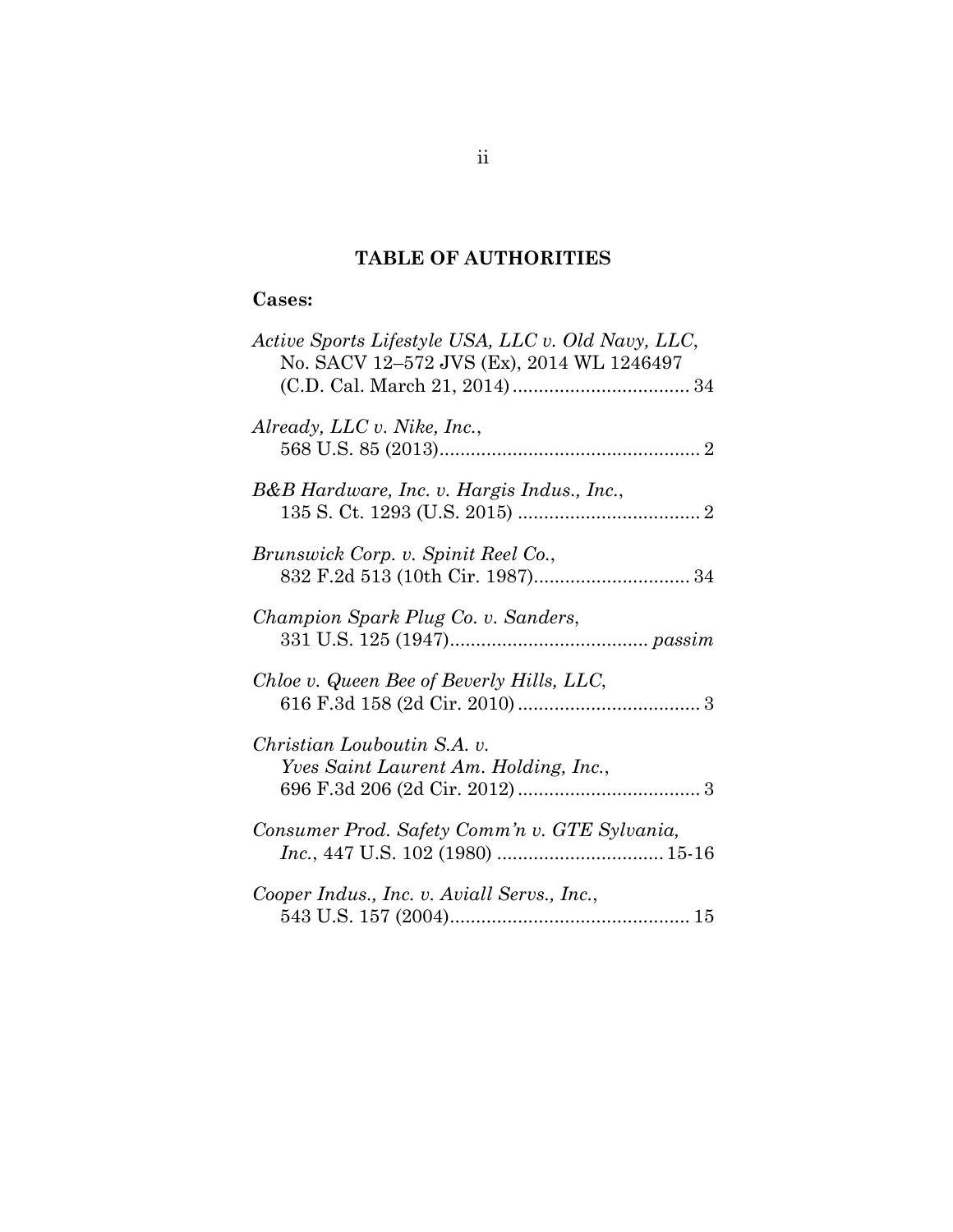| Dastar Corp. v. Twentieth Century Fox Film Corp.,                                     |
|---------------------------------------------------------------------------------------|
| Dickinson v. Zurko,                                                                   |
| Dig. Realty Tr., Inc. v. Somers,                                                      |
| eBay Inc. v. MercExchange, L.L.C.,                                                    |
| El Greco Leather Prods. Co. v. Shoe World, Inc.,                                      |
| Ferring B.V. v. Watson Labs., Inc.-Fla.,                                              |
| Fla. Prepaid Postsecondary Educ. Expense Bd. v.<br>Coll. Sav. Bank,                   |
| Fleischer Studios, Inc. v. A.V.E.L.A., Inc.,                                          |
| Fourth Estate Pub. Benefit Corp. v.<br>Wall-Street.com, LLC,                          |
| George Basch Co. v. Blue Coral, Inc.,<br>968 F.2d 1532 (2d Cir. 1992)  26, 28, 35, 36 |
| Getty Petroleum Corp. v. Bartco Petroleum Corp.<br>858 F.2d 103 (2d Cir. 1988) 16, 17 |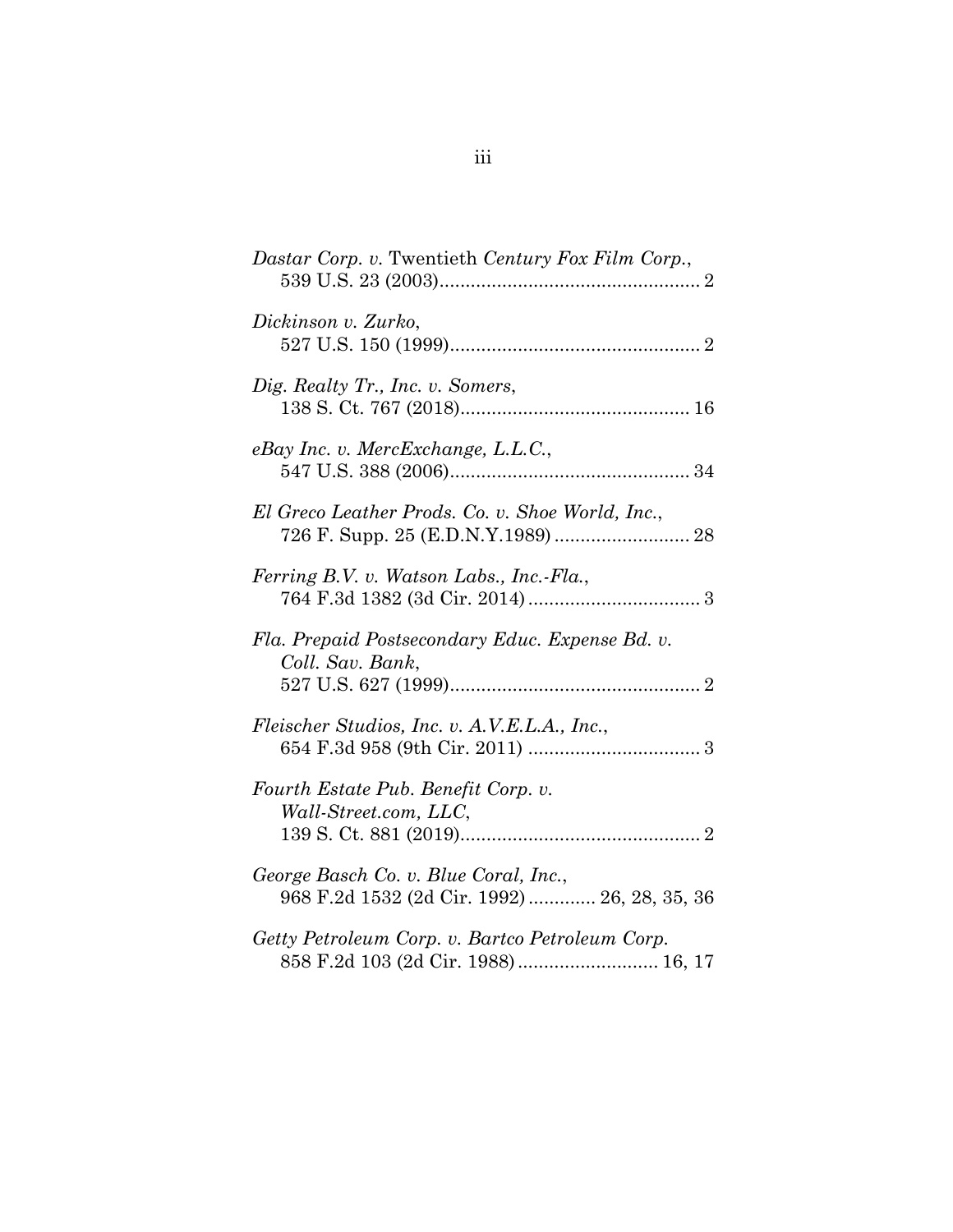| Hamilton-Brown Shoe Co. v. Wolf Brothers & Co.,              |
|--------------------------------------------------------------|
| Hana Fin., Inc. v. Hana Bank,                                |
| Herb Reed Enter., LLC v.<br>Florida Entm't Mgmt., Inc.,      |
| Iancu v. Brunetti,                                           |
| ITC Ltd. v. Punchgini, Inc.,                                 |
| K Mart Corp. v. Cartier, Inc.,                               |
| Keene Corp. v. United States,                                |
| KP Permanent Make-Up, Inc. v.<br>Lasting Impression I, Inc., |
| Levi Strauss & Co. v.<br>Abercrombie & Fitch Trading Co.,    |
| Louis Vuitton Malletier S.A. v.<br>Haute Diggity Dog, LLC,   |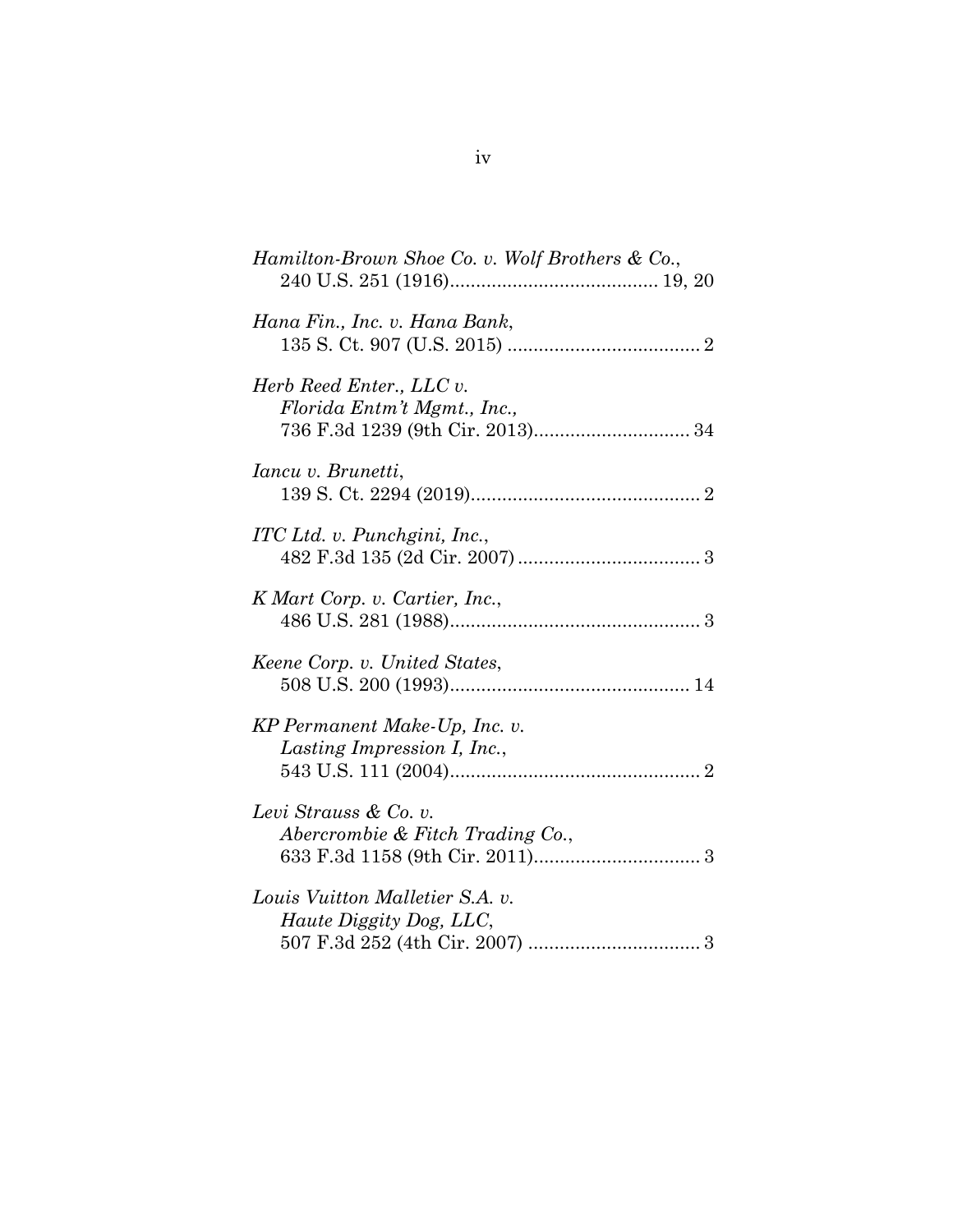| Maier Brewing Co. v. Fleischmann Distilling Corp.,                       |
|--------------------------------------------------------------------------|
| Matal v. Tam,                                                            |
| Mishawaka Rubber & Woolen Mfg. Co. v.<br>S.S. Kresge Co.,                |
| Mission Prod. Holdings, Inc. v. Tempnology, LLC,                         |
| Monsanto Chem. Co. v. Perfect Fit Prods. Mfg.,                           |
| Moseley v. V Secret Catalogue, Inc.,                                     |
| Park 'N Fly, Inc. v. Dollar Park and Fly, Inc.,                          |
| Pebble Beach Co. v. Tour 18 Ltd.,<br>15 F.3d 526 (5th Cir. 1998)  24, 25 |
| Peter v. NantKwest, Inc.,                                                |
| Pom Wonderful LLC v. Coca-Cola Co.,                                      |
| Qualitex Co. v. Jacobson Prods. Co.,                                     |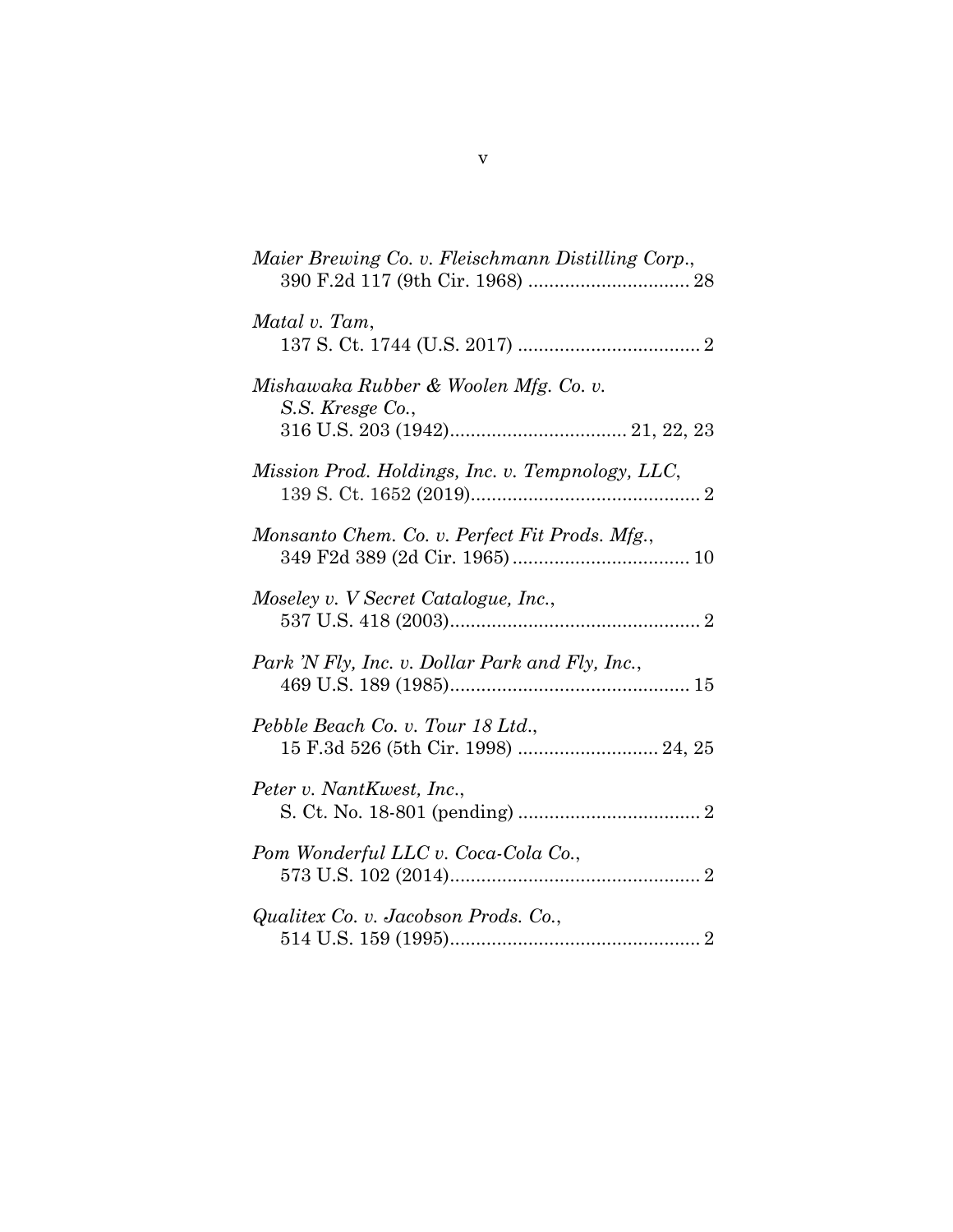| Quick Technologies, Inc. v. Sage Group PLC,      |
|--------------------------------------------------|
| Robinson v. Shell Oil Co.,                       |
| Romag Fasteners, Inc. v. Fossil, Inc.,           |
| Rosetta Stone Ltd. v. Google, Inc.,              |
| Roulo v. Russ Berrie & Co.,                      |
| Russello v. United States,                       |
| Sands, Taylor & Wood Co. v. Quaker Oats Co.,     |
| Saxlehner v. Siegel-Cooper Co.,                  |
| Shammas v. Focarino,                             |
| Starbucks Corp. v. Wolfe's Borough Coffee, Inc., |
| Synergistic Int'l, LLC v. Korman,                |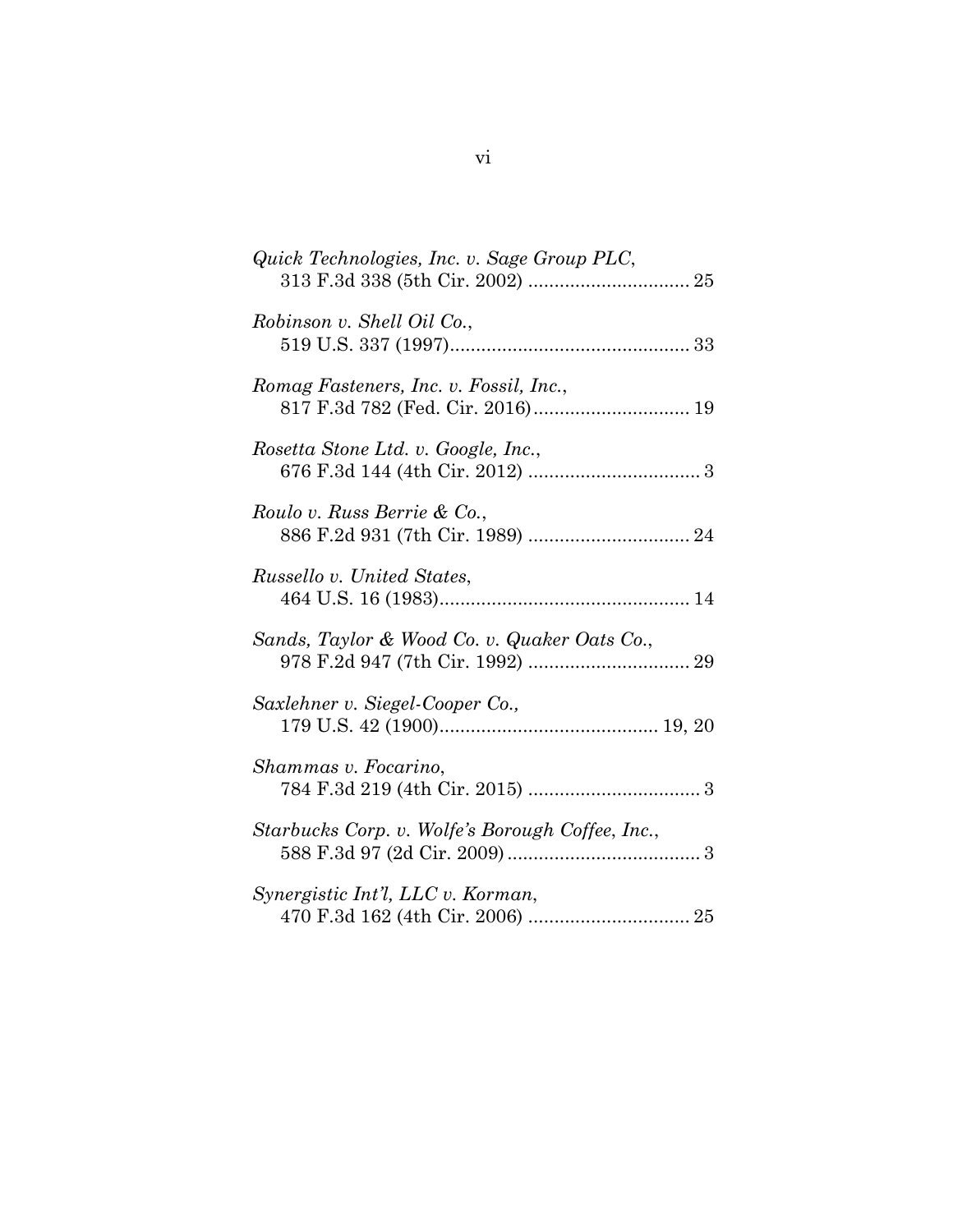| Test Masters Educ. Servs., Inc. v. Singh,             |
|-------------------------------------------------------|
| Texas Pig Stands, Inc. v. Hard Rock Cafe Int'l, Inc., |
| TrafFix Devices, Inc. v. Mktg. Displays, Inc.,        |
| TRW Inc. v. Andrews,                                  |
| Two Pesos, Inc. v. Taco Cabana, Inc.,                 |
| United States v. Ron Pair Enter., Inc.,               |
| Wal-Mart Stores, Inc. v. Samara Bros.,                |

## **Statutes and Other Authorities:**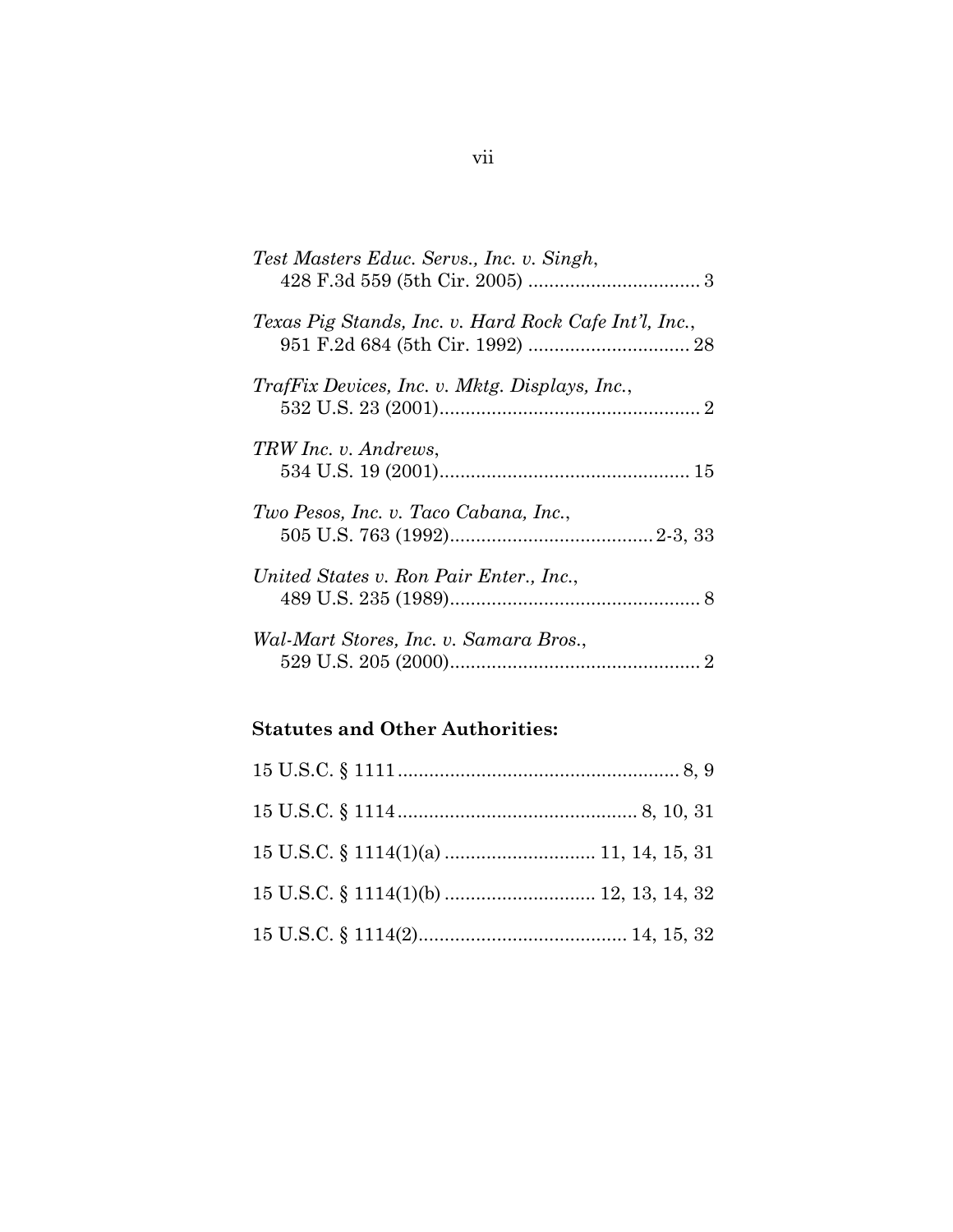| J. Thomas McCarthy, McCarthy on Trademarks and<br><i>Unfair Competition</i> (5th ed. 2017) 11 |
|-----------------------------------------------------------------------------------------------|
| James M. Koelemay, Jr., Monetary Relief for<br>Trademark Infringement Under the Lanham Act,   |
| Restatement (Third) of Unfair Competition                                                     |
|                                                                                               |
|                                                                                               |
|                                                                                               |
|                                                                                               |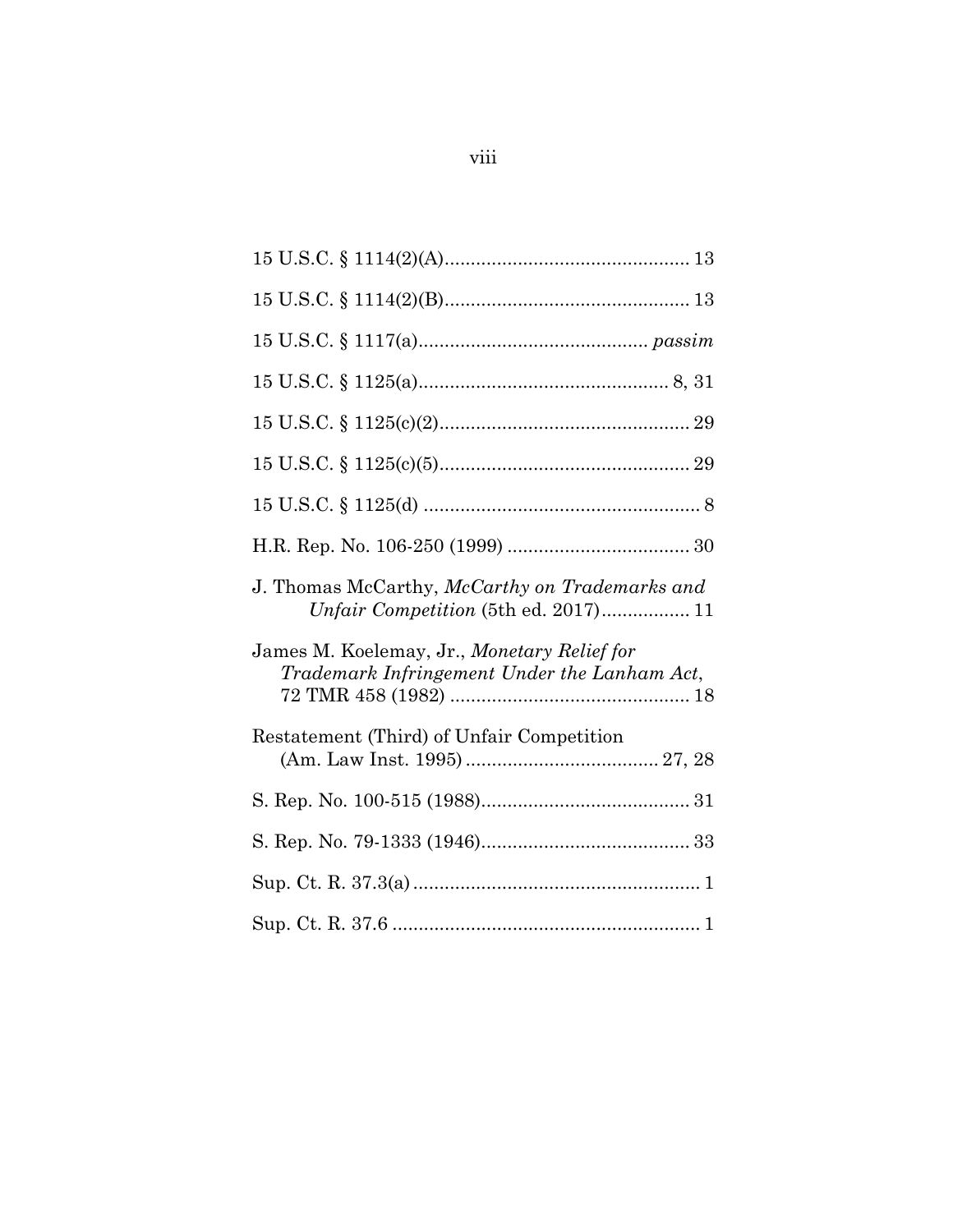*Trade-marks: Hearings on H.R. 102, H.R. 5461, and S. 895 Before the Subcomm. on Trade-marks of the House Comm. on Patents*, 77th Cong., 1st Sess. 228 (1941) .......................................... 6, 18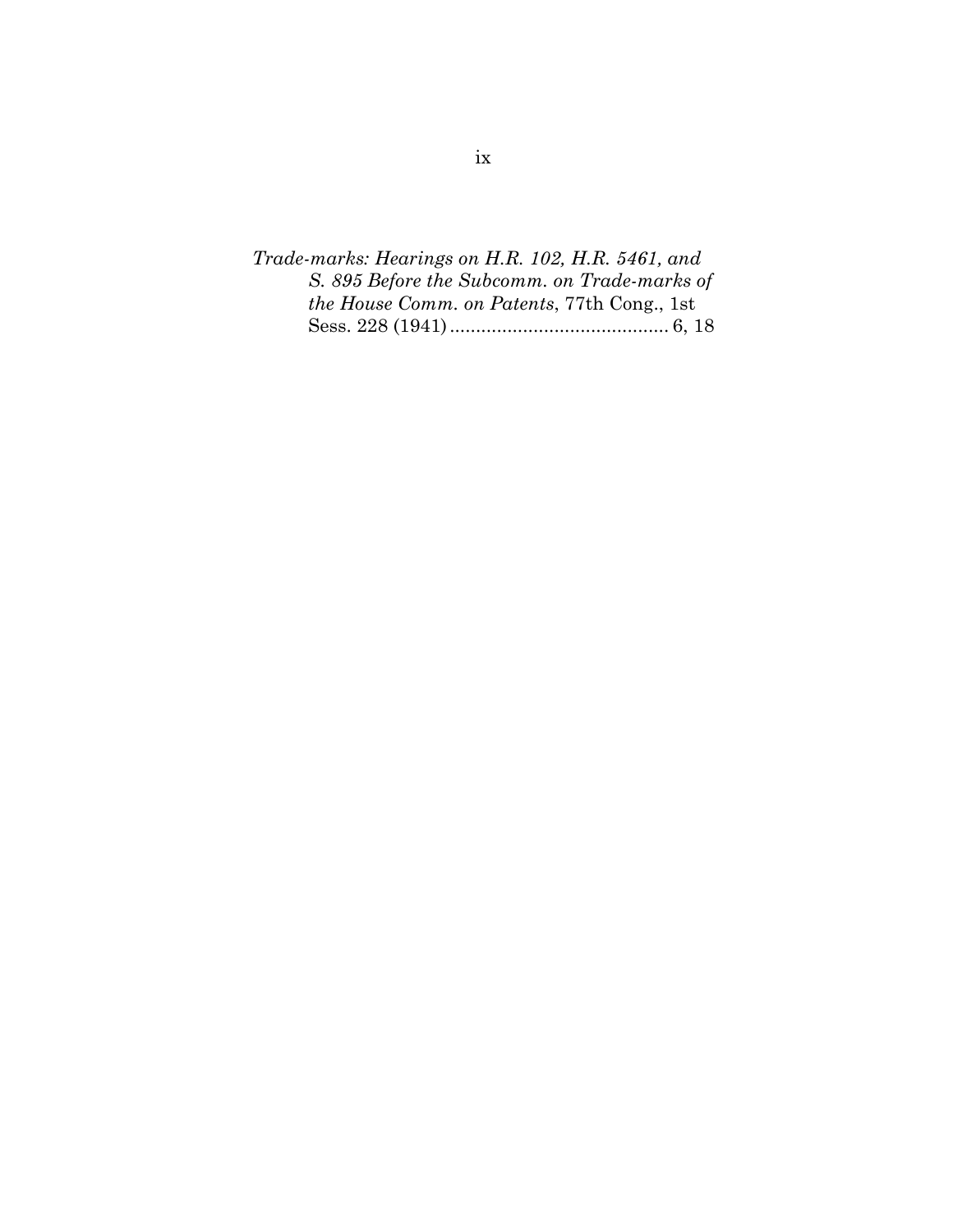The undersigned amicus curiae respectfully submits this brief in support of Neither Party.<sup>1</sup>

#### **INTERESTS OF THE AMICUS CURIAE**

Amicus curiae the International Trademark Association ("INTA") is a not-for-profit global organization dedicated to the support and advancement of trademarks and related intellectual property. Founded in 1878, INTA has more than 7,200 member organizations from 191 countries. Its members include trademark and brand owners, as well as law firms and other professionals who regularly assist in the creation, registration, protection, and enforcement of trademarks. All INTA members share the goal of promoting an understanding of the essential role that trademarks play in fostering effective commerce, fair competition, and informed decision-making by consumers.

<sup>1</sup> Pursuant to Supreme Court Rule 37.6, this brief was authored solely by INTA and its counsel, and no part of this brief was authored by counsel for a party. No party or counsel for a party, nor any other person or entity other than amicus curiae, its members, and its counsel, made a monetary contribution intended to fund the preparation or submission of this brief. Pursuant to Supreme Court Rule 37.3(a), both Petitioner and Respondent have filed blanket consent to the filing of amicus curiae briefs in support of either or neither party.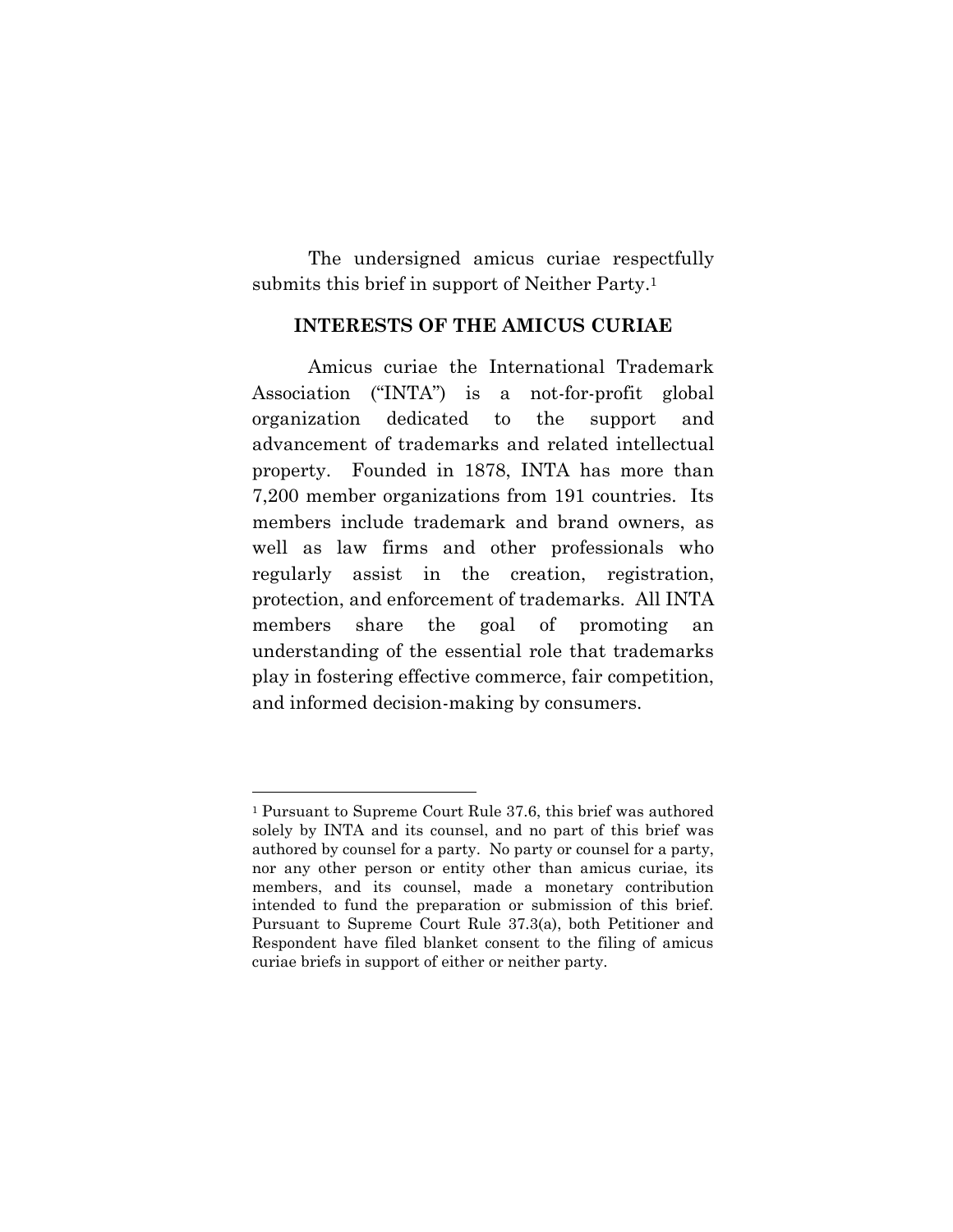INTA (formerly known as the United States Trademark Association) was founded in part to encourage the enactment of federal trademark legislation following invalidation on constitutional grounds of the United States' first trademark act. Since then, INTA has been instrumental in making recommendations and providing assistance to legislators in connection with major trademark and related legislation. INTA also has participated as amicus curiae in numerous cases in this Court and other courts across the country involving significant Lanham Act issue. <sup>2</sup> Moreover, INTA's members are

<sup>2</sup> Cases in which INTA has filed amicus briefs include: *Peter v. NantKwest, Inc*., S. Ct. No. 18-801 (pending); *Iancu v. Brunetti*, 139 S. Ct. 2294 (2019); *Mission Prod. Holdings, Inc. v. Tempnology, LLC*, 139 S. Ct. 1652 (2019); *Fourth Estate Pub. Benefit Corp. v. Wall-Street.com, LLC*, 139 S. Ct. 881 (2019); *Matal v. Tam*, 137 S. Ct. 1744 (U.S. 2017); *Hana Fin., Inc. v. Hana Bank*, 135 S. Ct. 907 (U.S. 2015); *B&B Hardware, Inc. v. Hargis Indus., Inc.*, 135 S. Ct. 1293 (U.S. 2015); *Pom Wonderful LLC v. Coca-Cola Co.*, 573 U.S. 102 (2014); *Already, LLC v. Nike, Inc.*, 568 U.S. 85 (2013); *KP Permanent Make-Up, Inc. v. Lasting Impression I, Inc.*, 543 U.S. 111 (2004); *Dastar Corp. v.* Twentieth *Century Fox Film Corp.*, 539 U.S. 23 (2003); *Moseley v. V Secret Catalogue, Inc.*, 537 U.S. 418 (2003); *TrafFix Devices, Inc. v. Mktg. Displays, Inc.*, 532 U.S. 23 (2001); *Wal-Mart Stores, Inc. v. Samara Bros.*, 529 U.S. 205 (2000); *Fla. Prepaid Postsecondary Educ. Expense Bd. v. Coll. Sav. Bank*, 527 U.S. 627 (1999); *Dickinson v. Zurko*, 527 U.S. 150 (1999); *Qualitex Co. v. Jacobson Prods. Co.*, 514 U.S. 159 (1995); *Two Pesos, Inc. v. Taco Cabana,*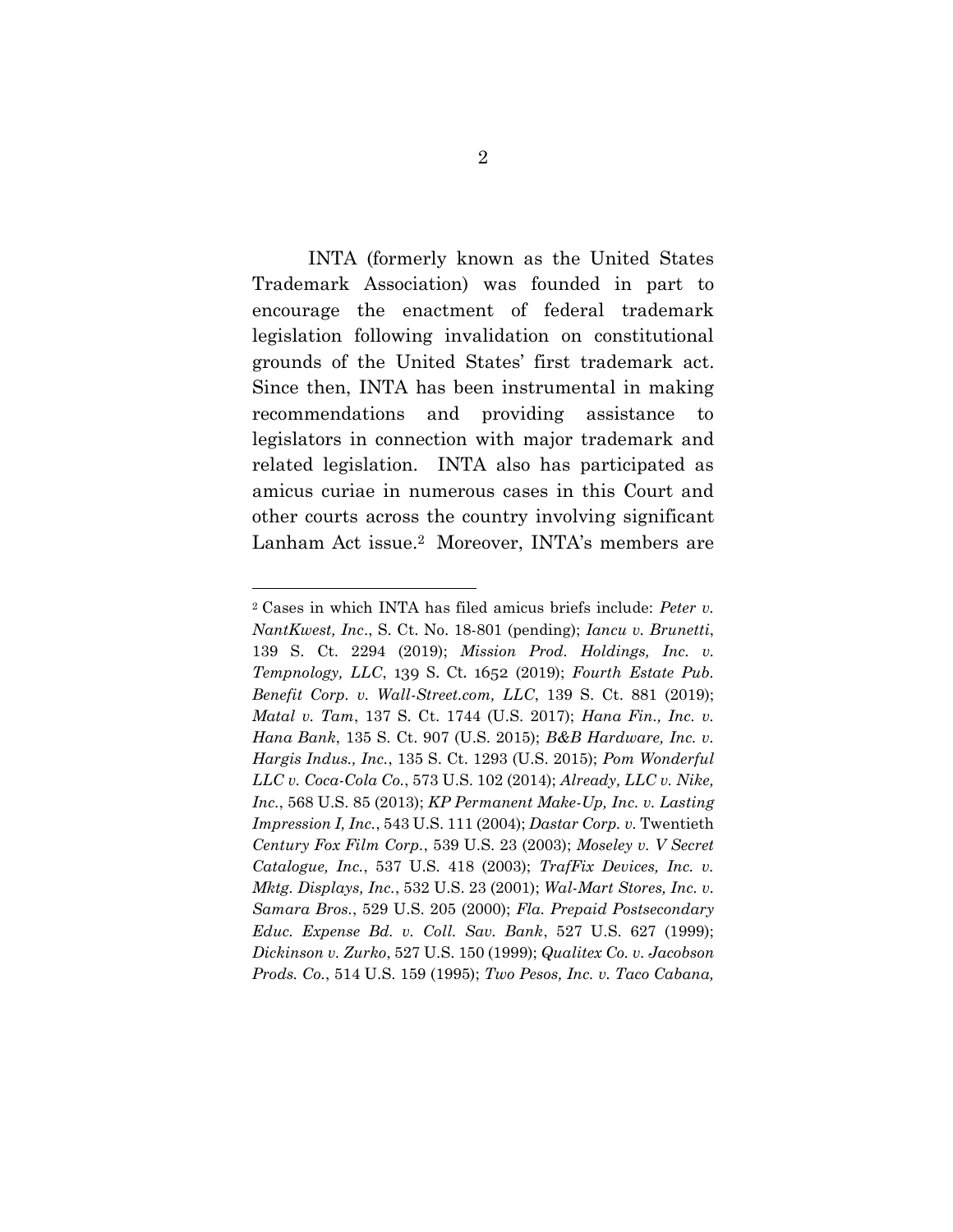frequent participants in litigation both in courts and in administrative proceedings before the United States Patent and Trademark Office ("USPTO") and the Trademark Trial and Appeal Board ("TTAB"), with respect to the Lanham Act. INTA and its members have a deep and powerful interest in the development of clear, consistent, and equitable principles of trademark law.

INTA's members have a substantial interest in the question presented—"whether, under section 35 of the Lanham Act, 15 U.S.C. § 1117(a), willful infringement is a prerequisite for an award of an infringer's profits for a violation of section 43(a), *id.*  $§ 1125(a)."$ 

*Inc.*, 505 U.S. 763 (1992); *K Mart Corp. v. Cartier, Inc.*, 486 U.S. 281 (1988); *Shammas v. Focarino*, 784 F.3d 219 (4th Cir. 2015); *Ferring B.V. v. Watson Labs., Inc.-Fla.*, 764 F.3d 1382 (3d Cir. 2014); *Christian Louboutin S.A. v. Yves Saint Laurent Am. Holding, Inc.*, 696 F.3d 206 (2d Cir. 2012); *Rosetta Stone Ltd. v. Google, Inc.*, 676 F.3d 144 (4th Cir. 2012); *Fleischer Studios, Inc. v. A.V.E.L.A.*, Inc., 654 F.3d 958 (9th Cir. 2011); *Levi Strauss & Co. v. Abercrombie & Fitch Trading Co.*, 633 F.3d 1158 (9th Cir. 2011); *Chloe v. Queen Bee of Beverly Hills, LLC*, 616 F.3d 158 (2d Cir. 2010); *Starbucks Corp. v. Wolfe's Borough Coffee*, *Inc.*, 588 F.3d 97 (2d Cir. 2009); *ITC Ltd. v. Punchgini, Inc.*, 482 F.3d 135 (2d Cir. 2007); *Louis Vuitton Malletier S.A. v. Haute Diggity Dog, LLC*, 507 F.3d 252 (4th Cir. 2007); *Test Masters Educ. Servs., Inc. v. Singh*, 428 F.3d 559 (5th Cir. 2005).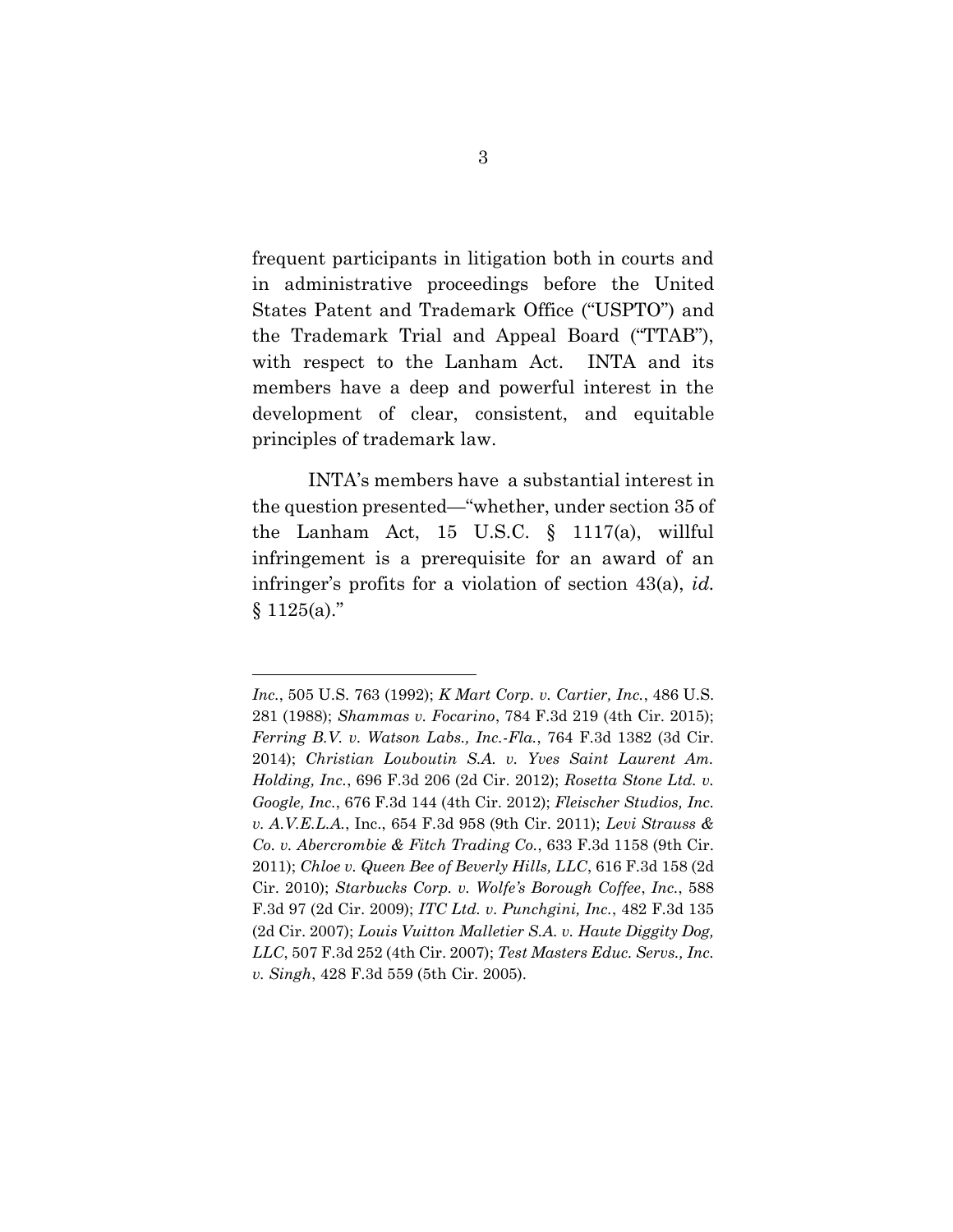INTA members find themselves on both sides of trademark litigation, appearing as often as plaintiffs as they do as defendants.

As plaintiffs protecting their trademarks, they need fair and equitable remedies that will compensate for injury, prevent unjust enrichment, and deter infringement. Many INTA members find it increasingly difficult to secure adequate remedies, given the widely acknowledged difficulty of proving injury in trademark cases and increasing barriers to injunctive relief. From their perspective as plaintiffs, INTA members need remedies that are realistically available.

INTA members are also frequently defendants. In this role, INTA members need remedies that fairly compensate for infringement, but do not result in windfall awards or exaggerated risk.

For these reason, INTA advocates a balanced and flexible interpretation of the phrase "subject to equitable principles" that recognizes the importance of willfulness evidence, but does not make it a rigid precondition to a profits award. INTA believes that this approach best balances the need for effective remedies against the need to prevent excessive windfall awards.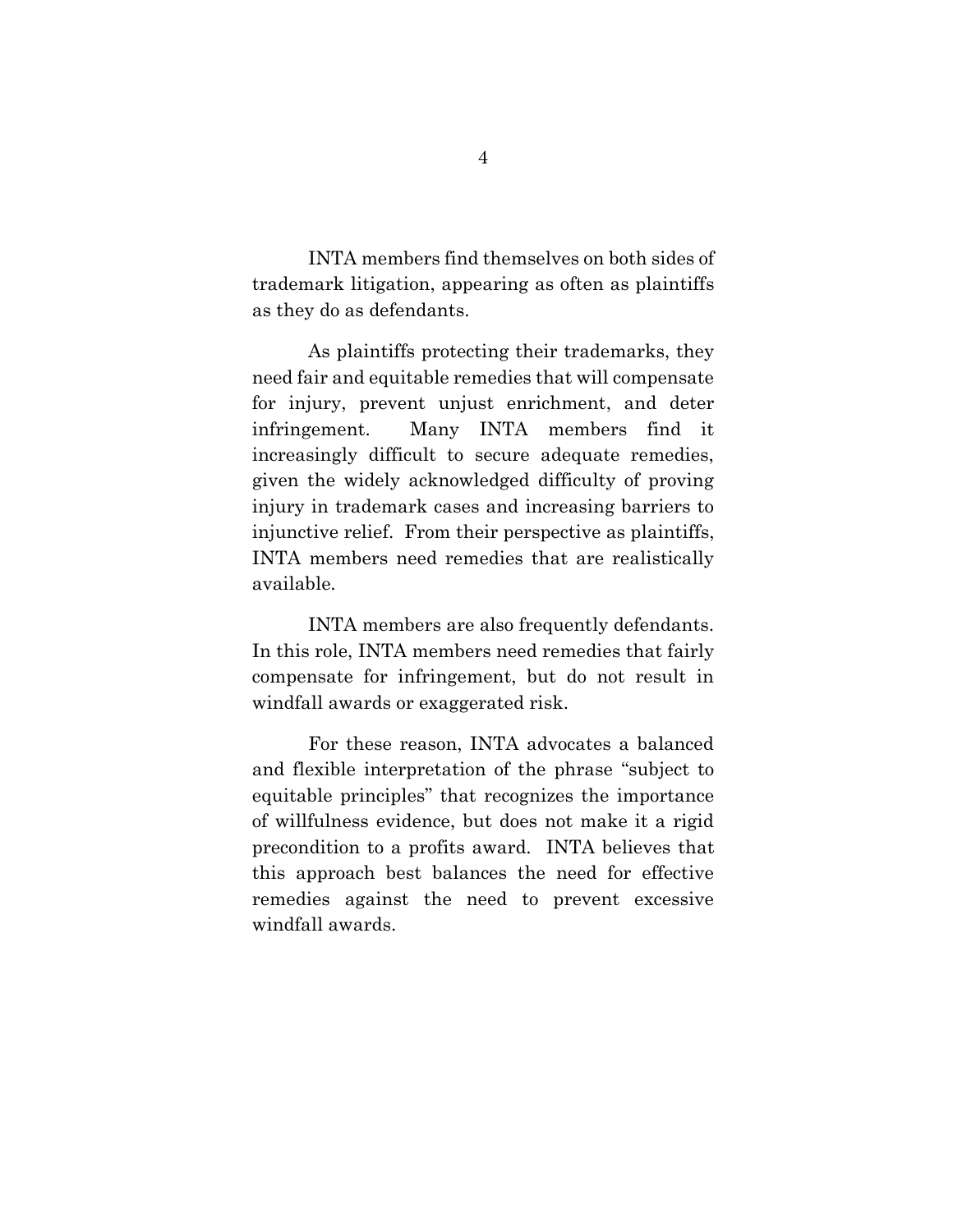#### **SUMMARY OF ARGUMENT**

Section 35(a) of the Lanham Act, 15 U.S.C. § 1117(a) (hereinafter "Section 35(a)") does not require evidence of willfulness in all cases as a prerequisite to an award of profits. Rather, all equitable principles must be considered, and courts may not rigidly require evidence of willfulness to the exclusion of other equitable factors. This conclusion flows from an appreciation of the overall network of remedies under the Lanham Act, which expressly requires intentional deception with respect to specific categories of liability, such as printers and publishers who prepare or distribute for others materials that infringe. It would be anomalous to require willfulness as a precondition broadly applicable to the entire genus of trademark infringement given Congress's explicit requirement of intentional deception as to certain species.

This conclusion also flows from the legislative history of Section 35(a). When Congress made the right to recover an infringer's profits "subject to principles of equity," it expressed no intention to narrowly focus on willfulness, but rather to make it "clear that the normal principles of equity in respect of allowance of and defenses to an accounting of profits and the recovery of damages are not affected by this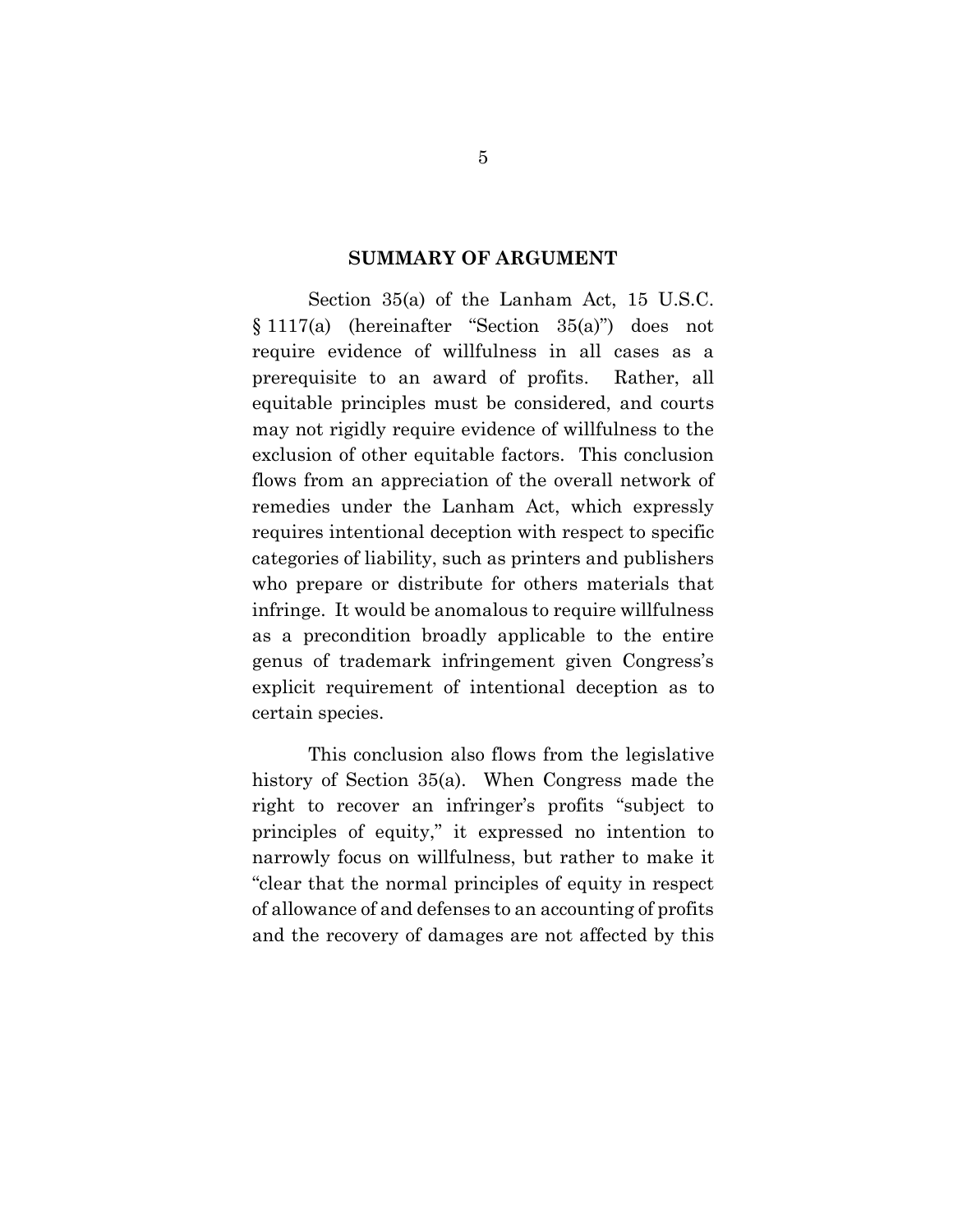bill."<sup>3</sup> The decisions of this Court and other courts prior to the passage of the Lanham Act reveal that those "normal principles of equity," were not limited to willfulness, but were instead broad and flexible, and included absence of fraudulent intent, degree of competition between the products, laches, acquiescence, and unclean hands; on occasion the courts awarded profits when there was no evidence of fraud or deceit. For these reasons, willfulness is not a precondition to an award of profits.

While INTA agrees that Section 35(a) does not require a threshold finding of willfulness for an award of profits, it disagrees that this conclusion depends on inferences drawn from Congress's 1999 amendment of Section 35(a) to add a willfulness requirement as a condition to recovering profits in a dilution case. In context, it is clear that Congress only intended this amendment to correct a drafting error and that there was no intention to resolve conflicting circuit court decisions.

Awarding profits only after consideration of a broad and flexible set of equitable principles is the

<sup>3</sup> *Trade-marks: Hearings on H.R. 102, H.R. 5461, and S. 895 Before the Subcomm. on Trade-marks of the House Comm. on Patents*, 77th Cong., 1st Sess. 228 (1941) (Letter from Milton Handler).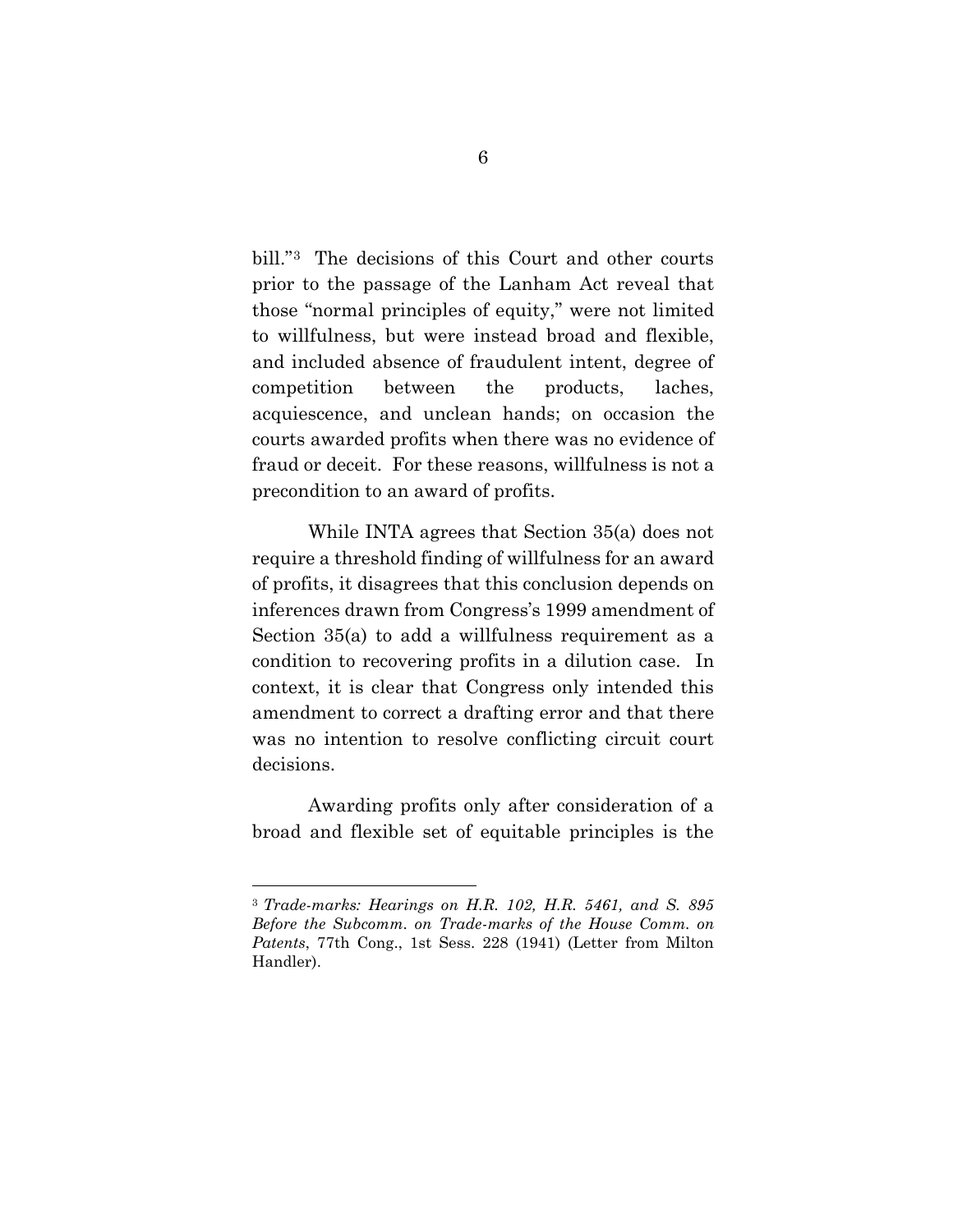best way to balance competing policy objectives. A wooden insistence on evidence of willfulness may deprive plaintiffs of a remedy and fail to deter infringement and result in unjust enrichment. With that said, Section 35(a) gives the courts wide latitude to assign extra weight to the willfulness factor. Thus, depending on the circumstances of the particular case, courts have discretion to find that the presence or absence of willfulness evidence is the determining factor. Although plaintiffs should be free to argue that factors other than willfulness justify an award of profits, Section 35(a) should not restrict the court's discretion to give determinative weight to the defendant's willfulness or good faith.

#### **PROCEDURAL HISTORY**

INTA adopts the Petitioner's Procedural Statement.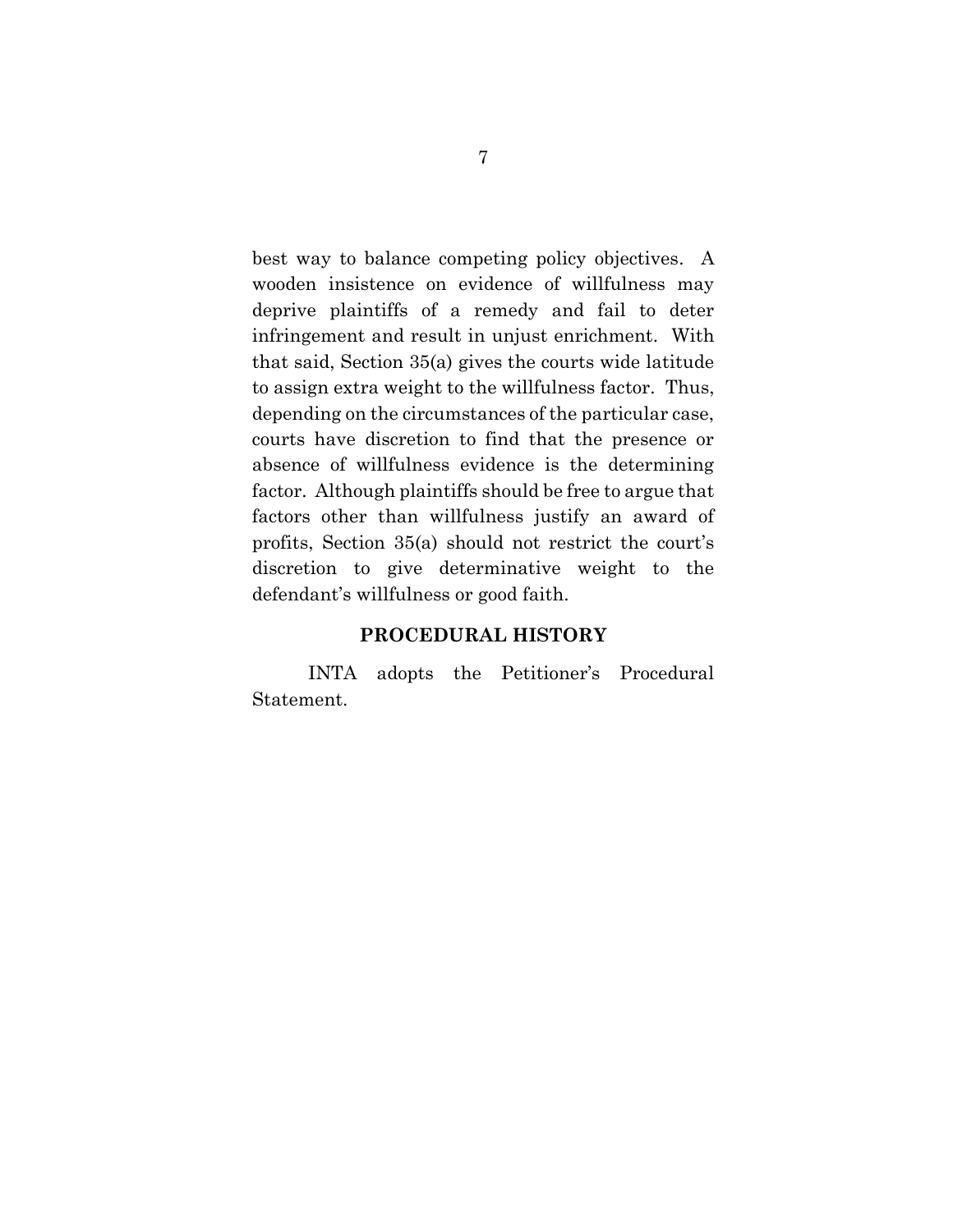#### **ARGUMENT**

## **1. SECTION 35(a) ALLOWS COURT BROAD DISCRETION TO CONSIDER DIVERSE EQUITABLE FACTORS, BUT IT DOES NOT MAKE WILLFULNESS A PRECONDITION**

Congress gave <sup>4</sup> the federal courts broad discretion to consider all evidence when deciding whether to award the infringer's profits. Section  $35(a)$ <sup>5</sup> provides that a winning plaintiff "shall be

<sup>4</sup> Interpretation of recovery of profits under the Section 35(a) "begins where all such inquiries must begin: with the language of the statute itself." *United States v. Ron Pair Enter., Inc.*, 489 U.S. 235, 241 (1989).

<sup>5</sup> Section 35(a) provides in full:

When a violation of any right of the registrant of a mark registered in the Patent and Trademark Office, a violation under section 1125(a) or (d) of this title, or a willful violation under section 1125(c) of this title, shall have been established in any civil action arising under this chapter, the plaintiff shall be entitled, subject to the provisions of sections 1111 and 1114 of this title, and subject to the principles of equity, to recover (1) defendant's profits, (2) any damages sustained by the plaintiff, and (3) the costs of the action the court shall assess such profits and damages or cause the same to be assessed under its direction. In assessing profits the plaintiff shall be required to prove defendant's sales only; defendant must prove all elements of cost or deduction claimed. In assessing damages the court may enter judgment, according to the circumstances of the case, for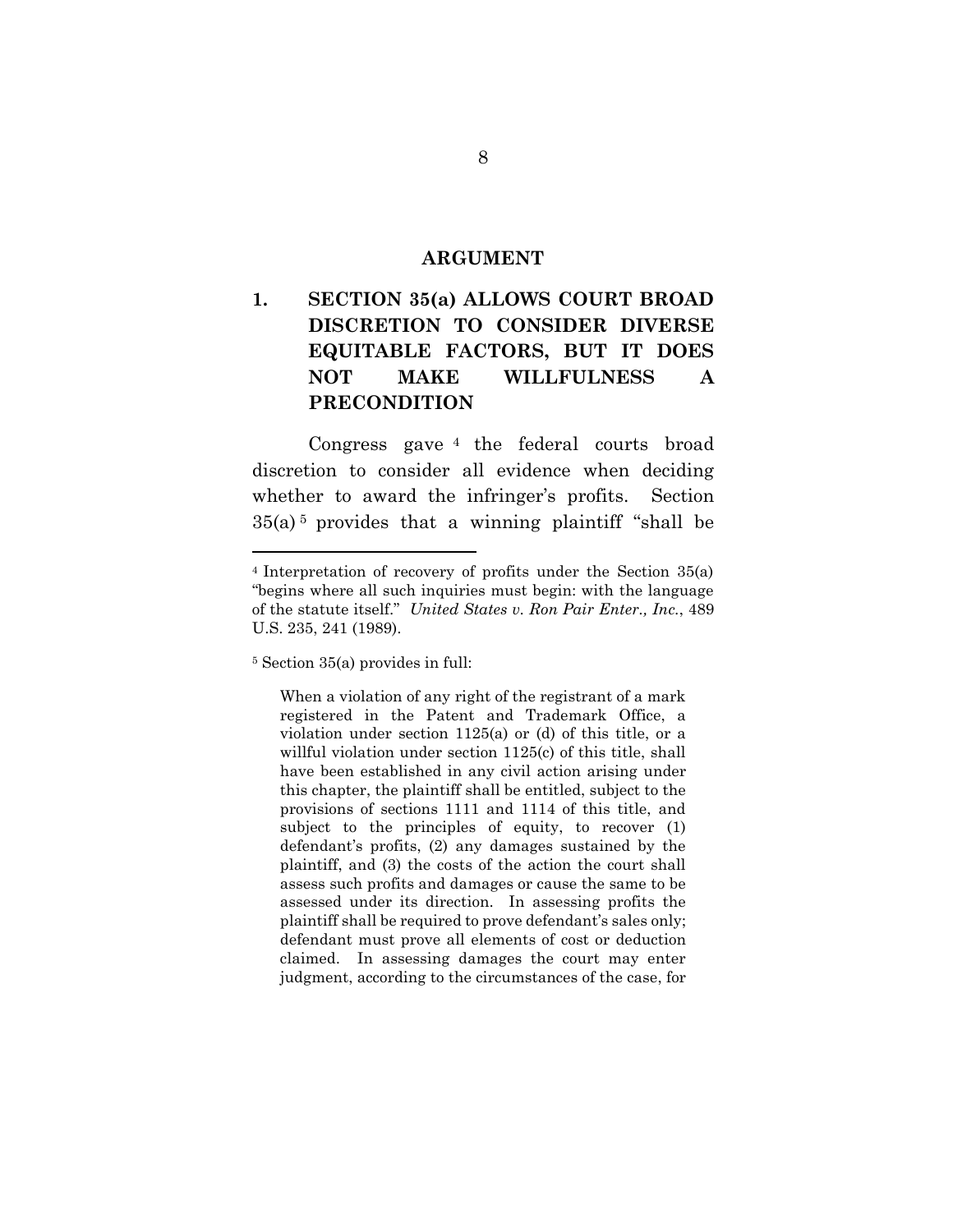entitled, subject to the provisions of sections 1111 and 1114 of this title, and subject to the principles of equity, to recover . . . defendant's profits," but Congress did not define those "principles of equity." 15 U.S.C. § 1117(a). Congress did not attempt to alter the basic rules of recovery that existed under the 1905 Trade Mark Act or limit the courts' right and ability to draw on the vast body of equity jurisprudence to decide in each case whether an award of profits was just. On the contrary, Congress further emphasized the courts' broad discretion by including in Section 35(a) the additional proviso that: "If the court shall find that the amount of the recovery based on profits is either inadequate or excessive the court may in its discretion enter judgment for such sum as the court shall find to be just, according to the circumstances of the case  $\dots$ ." 15 U.S.C. § 1117(a). The only limitation is that "[s]uch sum in either of the above

15 U.S.C. § 1117(a).

any sum above the amount found as actual damages, not exceeding three times such amount. If the court shall find that the amount of the recovery based on profits is either inadequate or excessive the court may in its discretion enter judgment for such sum as the court shall find to be just, according to the circumstances of the case. Such sum in either of the above circumstances shall constitute compensation and not a penalty. The court in exceptional cases may award reasonable attorney fees to the prevailing party.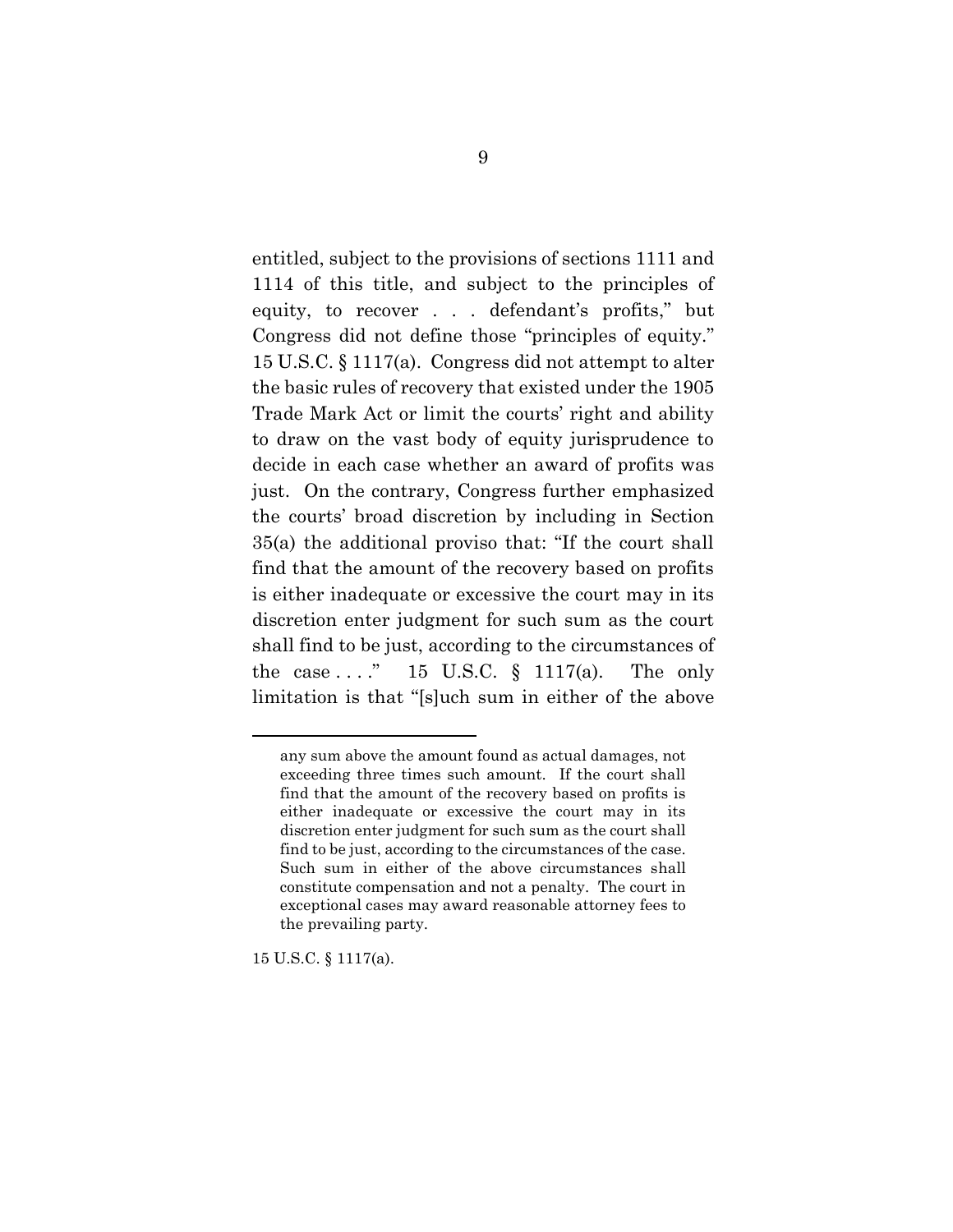circumstances shall constitute compensation and not a penalty." *Id.*

The statutory text does not on its face require that a plaintiff prove that the defendant's infringement was willful, but neither does it limit the district court's discretion "according to the circumstances of the case" to assign extra weight to the presence or absence of evidence of willfulness. As explained below (*see* section 3.5, *infra*), most courts, including those that require consideration of multiple equitable factors, consider the presence (or absence) of willful infringement to be one of the more important factors based upon the deterrence doctrine. *See*, *e.g.*, *Monsanto Chem. Co. v. Perfect Fit Prods. Mfg.*, 349 F2d 389, 393 (2d Cir. 1965).

**2. THERE IS NO STATUTORY BASIS FOR REQUIRING WILLFULNESS AS A PRECONDITION TO AN AWARD OF PROFITS**

## **2.1 Statutory Construction: Congress Expressly Required Specific States of Mind in Other Sections**

Section 35(a) makes recovery of monetary awards subject not only to "principles of equity" but also to Section 32, 15 U.S.C. §1114, (hereinafter "Section 32") which defines the terms for liability for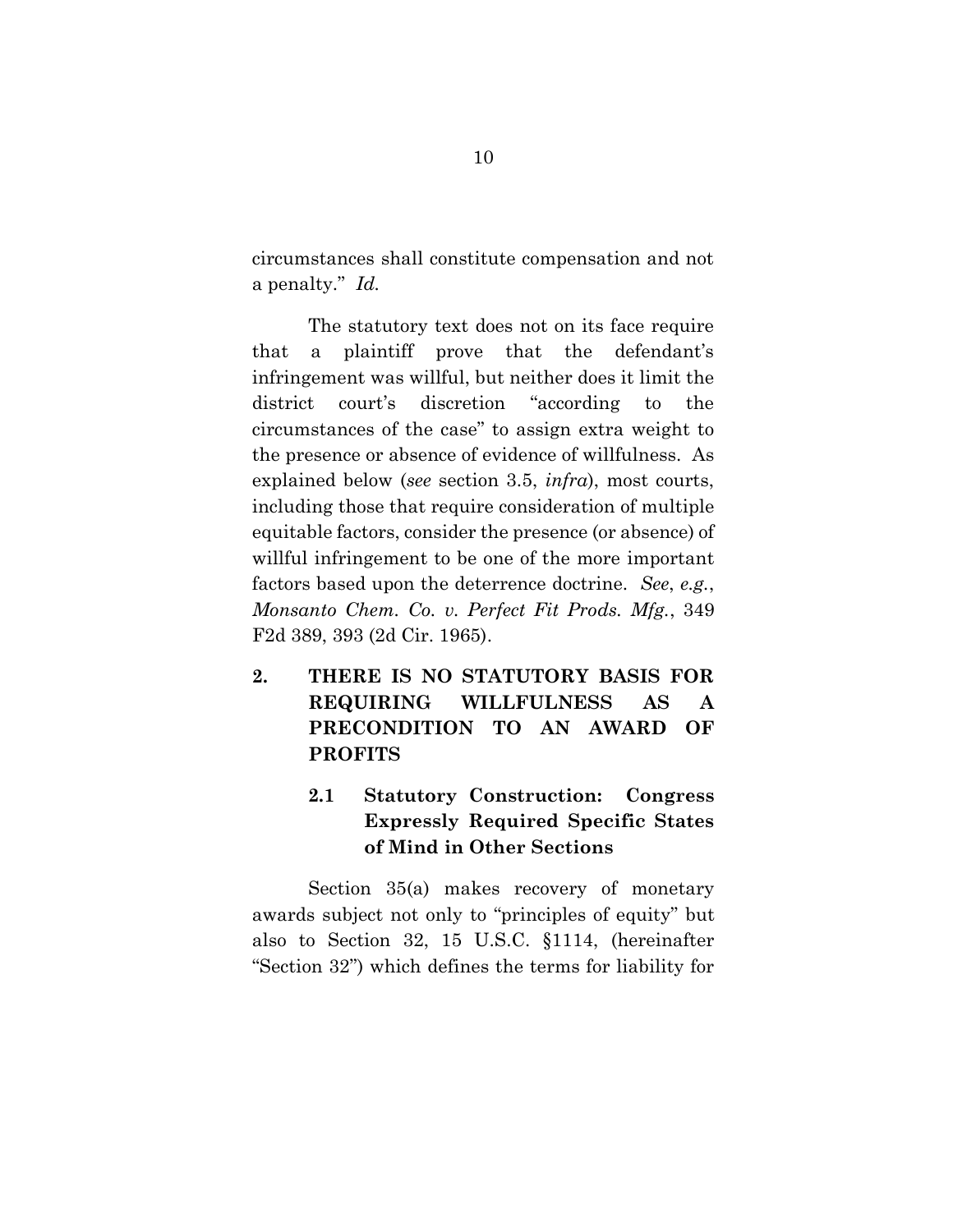infringing registered trademarks and provides exemptions for relief against certain categories of defendants who engage in infringing behavior or acts of unfair competition. Analysis of Section 32 shows that when Congress intended to require a certain state of mind as a condition for an award of profits, it said so explicitly.

Section 32 imposes liability on two types of infringers. Section  $32(1)(a)$  imposes liability on those who *use* an infringing mark to sell goods or services in commerce if "such use is likely to cause confusion, or to cause mistake, or to deceive." 15 U.S.C.  $§ 1114(1)(a)$ . This section, which applies in most trademark infringement cases, does not include any intent requirement. "Thus, in modern law, emphasis is placed on the objective facts of likely customer confusion, rather than upon the subjective mental state of the infringer." J. Thomas McCarthy, *McCarthy on Trademarks and Unfair Competition*, § 23:104 (5th ed. 2017). 6

<sup>6</sup> *But see* McCarthy § 30:58:

Perhaps one explanation for judicial uncertainty as to monetary awards in these cases is the view that while injunctive relief is largely a matter of strict liability, monetary relief should require "something more." That is, injunctive relief is generally granted upon a strong showing of a 'likelihood of confusion' and neither proof of actual confusion nor proof of intent or willfulness is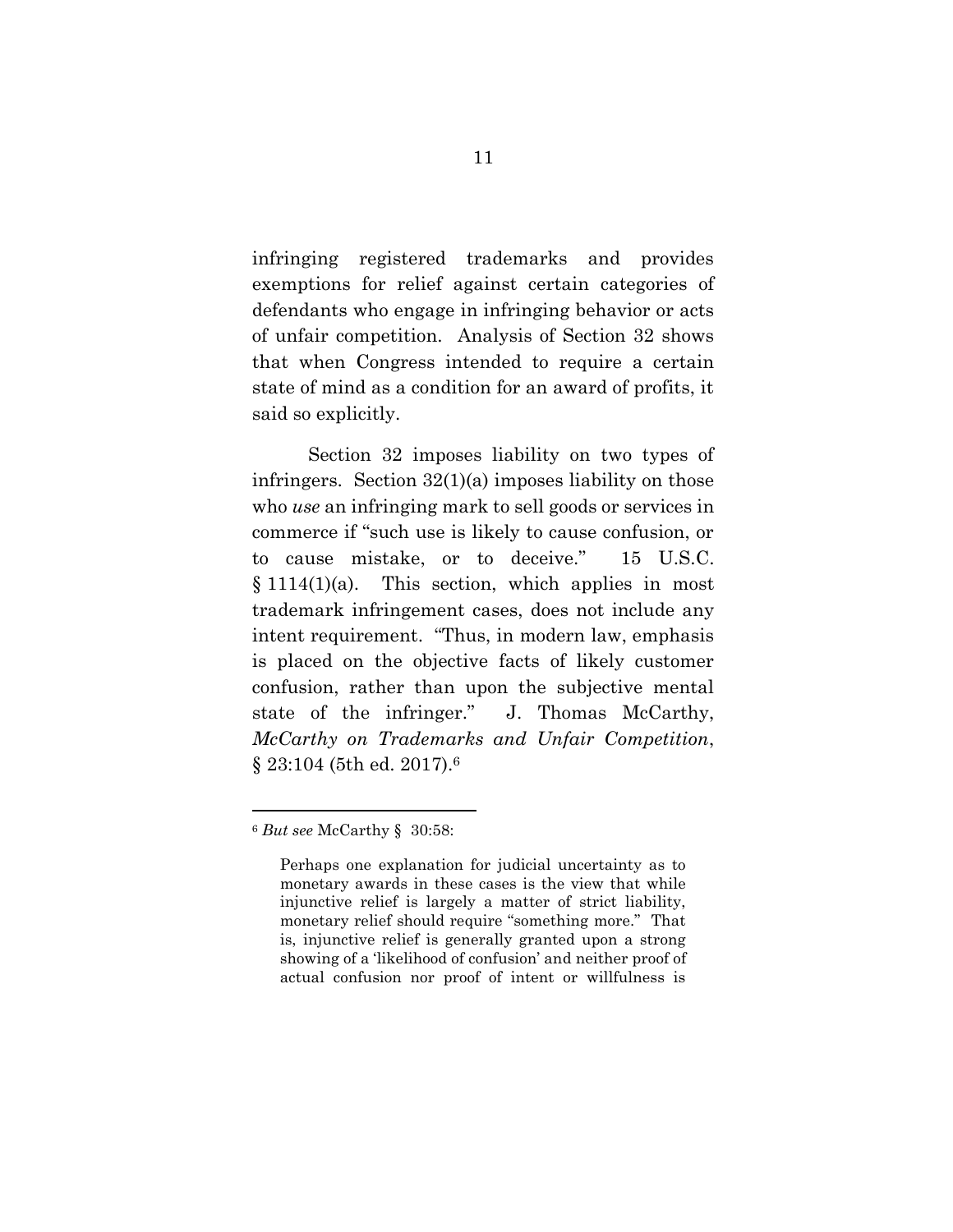Section  $32(1)(b)$ , on the other hand, imposes liability on those who prepare infringing materials, such as labels, packaging materials, and advertisements, to be used on or in connection with the sale of goods or services in commerce.<sup>7</sup> 15 U.S.C.  $§ 1114(1)(b)$ . With respect to these actors, "the registrant shall not be entitled to recover profits or damages unless the acts have been committed with knowledge that such imitation is intended to be used to cause confusion, or to cause mistake, or to deceive."  $15$  U.S.C.  $\S$   $1114(1)(b)$ . This language, which comports with a common definition of

<sup>7</sup> More specifically, section 32(1)(b) reaches those who

reproduce, counterfeit, copy, or colorably imitate a registered mark and apply such reproduction, counterfeit, copy, or colorable imitation to labels, signs, prints, packages, wrappers, receptacles or advertisements intended to be used in commerce upon or in connection with the sale, offering for sale, distribution, or advertising of goods or services on or in connection with which such use is likely to cause confusion, or to cause mistake, or to deceive.

15 U.S.C. § 1114(1)(b).

required. However, when it comes to making an award of monetary relief for past acts of infringement, judges are hesitant to do so, whether it is labelled "damages," "profits" or "attorney's fees," without that indefinable "something more." Monetary liability in trademark cases without fault or knowingly performing illegal acts seems to give most judges considerable pause.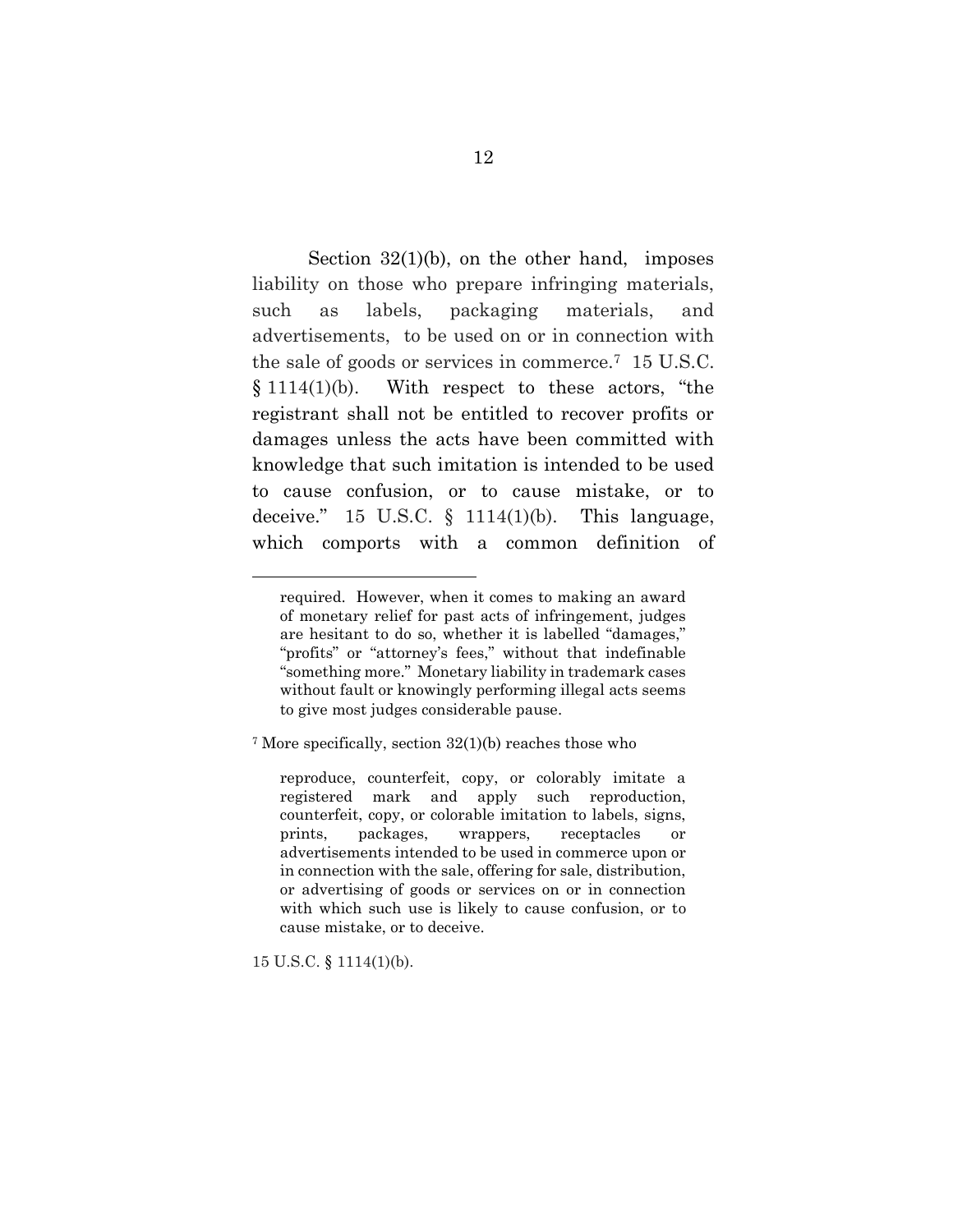willfulness, i.e., intention to confuse or deceive, has appeared in the Lanham Act since the Act's enactment in 1946.

Two other subsections of Section 32 also direct courts to address the infringer's intent in determining the availability of profits and other monetary relief against specific classes of infringers. Section 32(2)(A) provides that "[w]here an infringer or violator is engaged solely in the business of printing the mark or violating matter for others and establishes that he or she was an innocent infringer or innocent violator" the prevailing registrant is not entitled to monetary relief. 15 U.S.C. § 1114(2)(A). Section 32(2)(B) provides similar protection to publishers and distributors of "paid advertising matter," providing that monetary relief is not available against publishers or distributors of such material who are "innocent infringers and innocent violators." 15 U.S.C. § 1114(2)(B). Notably, these equitable exemptions from monetary relief against printers and publishers apply not only to trademark infringement claims brought under Section 32, but also to unfair competition and false advertising claims brought under Section 43(a). 15 U.S.C. §§ 1114(2)(A), (B).

The specific requirement of a showing of intention to deceive as a prerequisite to an award of profits (or other monetary relief) under Section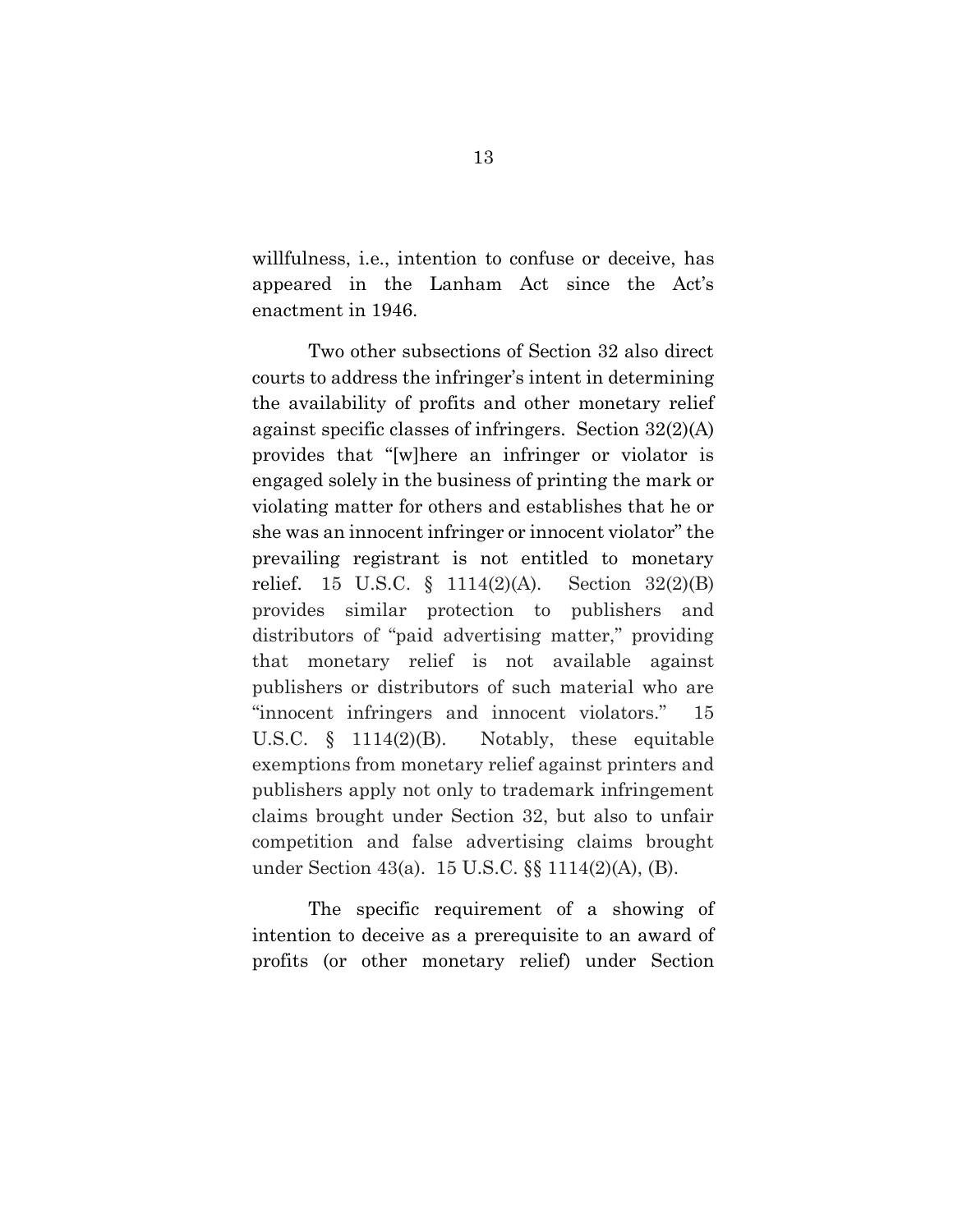32(1)(b) and the specific prohibition on profit awards against "innocent" printers and publishers under Section 32(2) stand in sharp contrast to the absence of any such prerequisite or exemption with respect to the category of infringers covered by Sections 32(1)(a) and 43(a). Clearly, Congress meant to impose specific state-of-mind considerations for liability of those who prepare materials to be used in commerce by others, and, just as clearly, *not* to impose such a requirement on actors who themselves use infringing marks to cause confusion or to deceive. *See Russello v. United States*, 464 U.S. 16, 23 (1983) ("[W]here Congress includes particular language in one section of a statute but omits it in another section of the same Act, it is generally presumed that Congress acts intentionally and purposely in the disparate inclusion or exclusion." (citation omitted)); *see also Keene Corp. v. United States*, 508 U.S. 200, 208 (1993) (noting the "duty to refrain from reading a phrase into the statute when Congress has left it out").

This distinction disappears if Section 35(a) is interpreted to require evidence of willfulness in all cases. To interpret the "subject to principles of equity" clause of Section 35(a) as requiring willfulness for recovery of profits for *all* Section 32(a) and 43(a) violations would render the distinctions between Sections 32(1)(b) and 32(2) superfluous, contrary to "a cardinal principle of statutory construction" that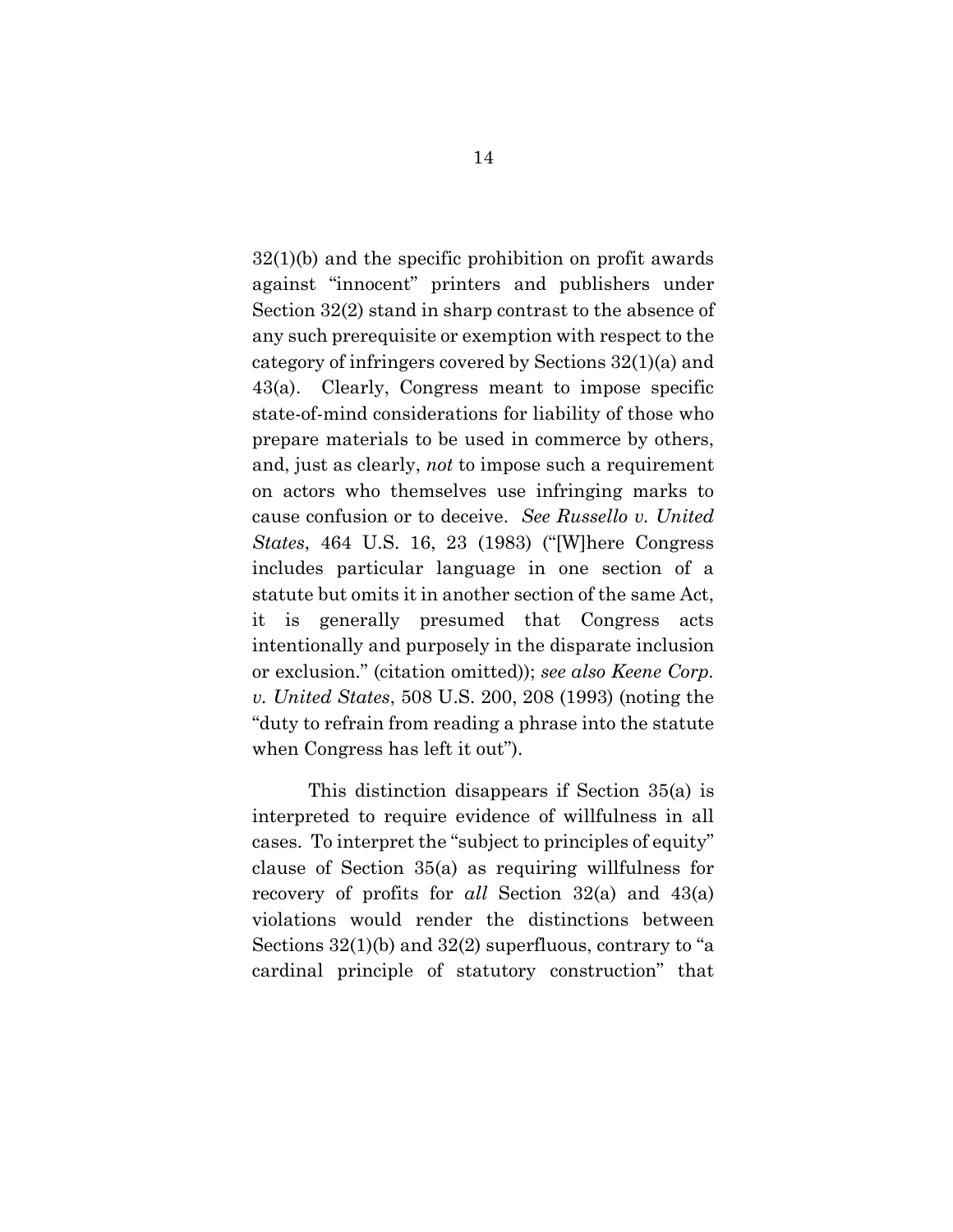courts should "give effect to every clause and word of a statute." *TRW Inc. v. Andrews*, 534 U.S. 19, 31 (2001) (citation and internal quotation marks omitted); *see also Cooper Indus., Inc. v. Aviall Servs., Inc.*, 543 U.S. 157, 166 (2004) (stating that the Court is "loath" to interpret statutes in a way that "would render part of the statute entirely superfluous").

Consequently, the clause "subject to principles of equity" should be interpreted to mean *something different* from the explicit state-of-mind requirements applicable under Sections 32(1)(a) and 32(2). That difference is easily identified—"principles of equity" is broader, and includes not only willfulness but all other evidence traditionally considered in equity.

### **2.2 The Legislative History Supports a Multi-Factor Approach**

It is well-established that "[s]tatutory construction must begin with the language employed by Congress and the assumption that the ordinary meaning of that language accurately expresses the legislative purpose." *Park 'N Fly, Inc. v. Dollar Park and Fly, Inc.*, 469 U.S. 189, 194 (1985) (construing Lanham Act provision). Thus, "[a]bsent a clearly expressed legislative intention to the contrary, that language must ordinarily be regarded as conclusive." *Consumer Prod. Safety Comm'n v. GTE Sylvania, Inc.*,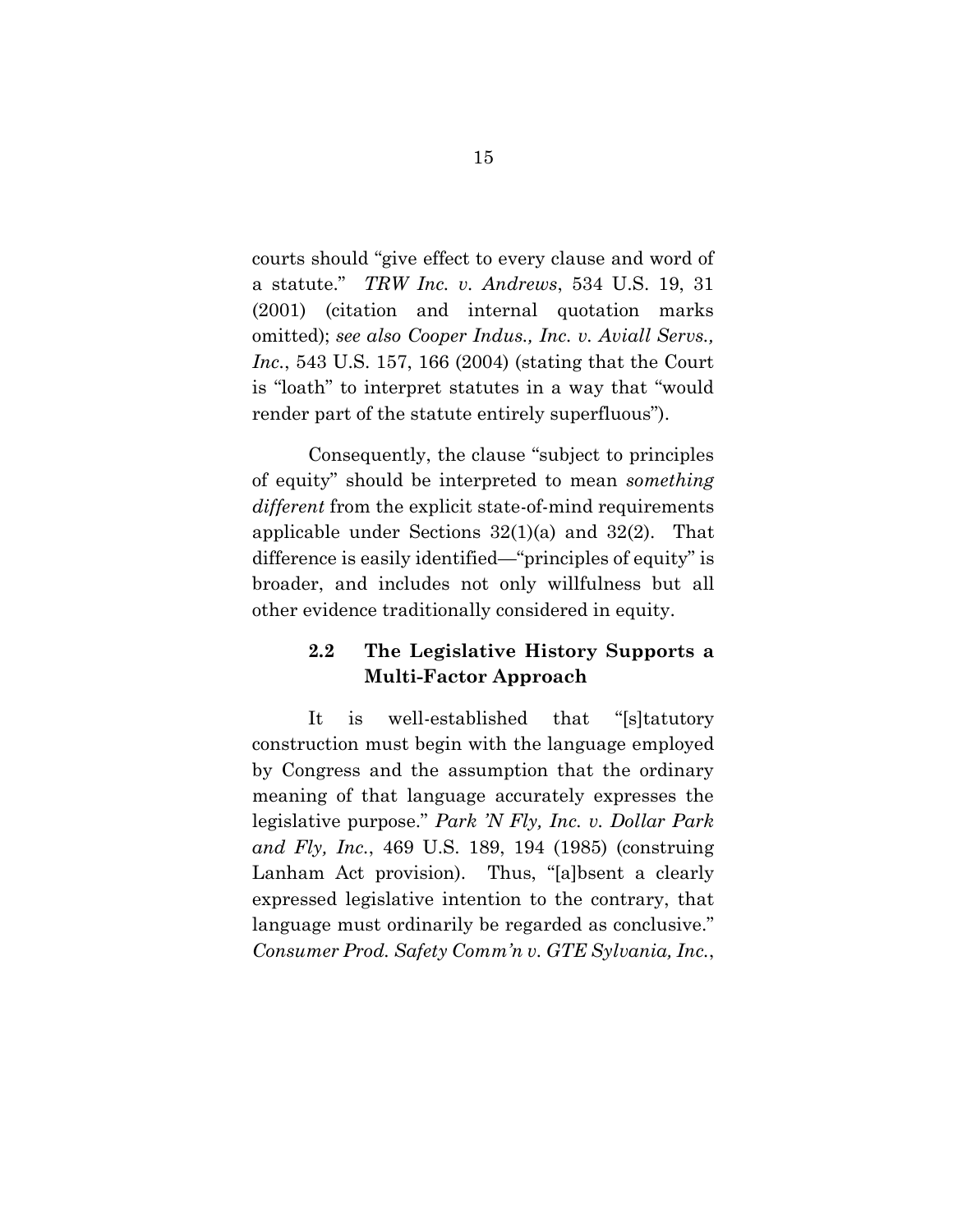447 U.S. 102, 108 (1980). With that said, "[l]egislative history can be particularly helpful when a statute is ambiguous or deals with especially complex matters." *Dig. Realty Tr., Inc. v. Somers*, 138 S. Ct. 767, 783 (2018) (Sotomayor, J., concurring). As such, "even when . . . a statute's meaning can clearly be discerned from its text, consulting reliable legislative history can still be useful, as it enables [the Court] to corroborate and fortify [its] understanding of the text." *Id.*

As discussed above, it is clear that Section 35(a) does not require willfulness as a prerequisite to an award of profits. But to the extent review of the legislative history of the Lanham Act is warranted, that review corroborates this view.

The Lanham Act's legislative history does not expressly discuss the reasons for adding the phrase "subject to principles of equity" in the final draft of the Lanham Act. Nevertheless, it is telling that such language cannot be found in the monetary recovery provisions of the 1905 Trade Mark Act. As the Second Circuit noted in *Getty Petroleum Corp. v. Bartco Petroleum Corp.*:

[T]he drafters of Sec. 35 of the Lanham Act embellished upon the 1905 Act's recovery provisions in two significant ways. First, added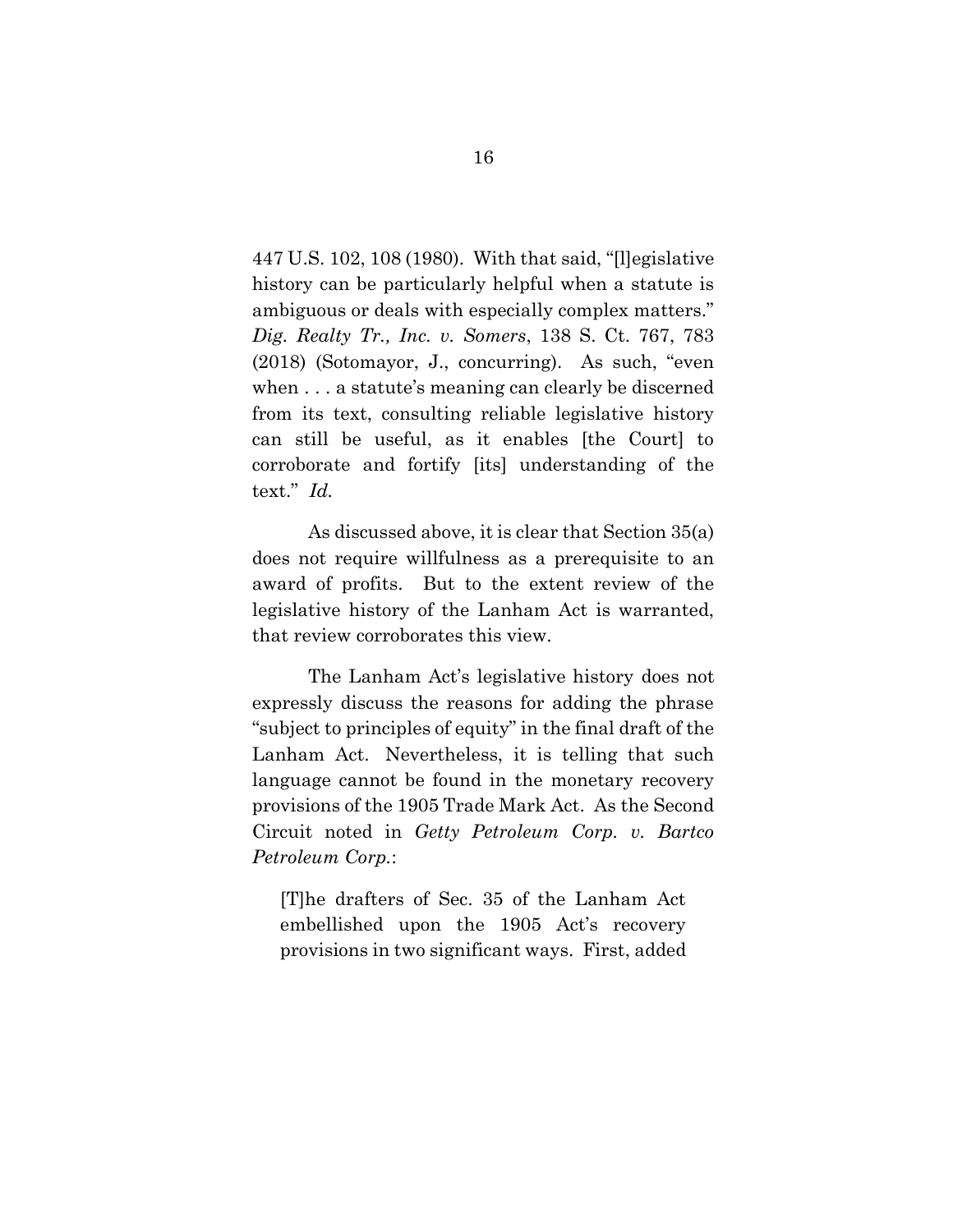to the provisions for increasing recovery was the caveat that a court's enhancement of a damage award or adjustment of profits awarded "shall constitute compensation and not a penalty.'" Second, all monetary recovery under Sec. 35 is "subject to the principles of equity."

858 F.2d 103, 110 (2d Cir. 1988); s*ee also Champion Spark Plug Co. v. Sanders*, 331 U.S. 125, 130–31 (1947) (discussion of cases applying rules governing an accounting of profits under 1905 Trade Mark Act and equitable considerations such as laches, good faith of defendant or where injunctive relief will satisfy the equities of the case).

The Second Circuit further specifically noted that the "only explanation" in the legislative history for the addition of "subject to principles of equity" is found in a 1941 letter from Columbia University Law School Professor Milton Handler to Representative Lanham. *Getty Petroleum Corp.*, 858 F.2d at 111. Professor Handler's letter stated:

Section 36 of the committee print [which became Section 35(a) of the Lanham Act] has to do with the recovery of damages, profits, and costs. In view of the language of section 35 [which authorized injunctive relief] and the fact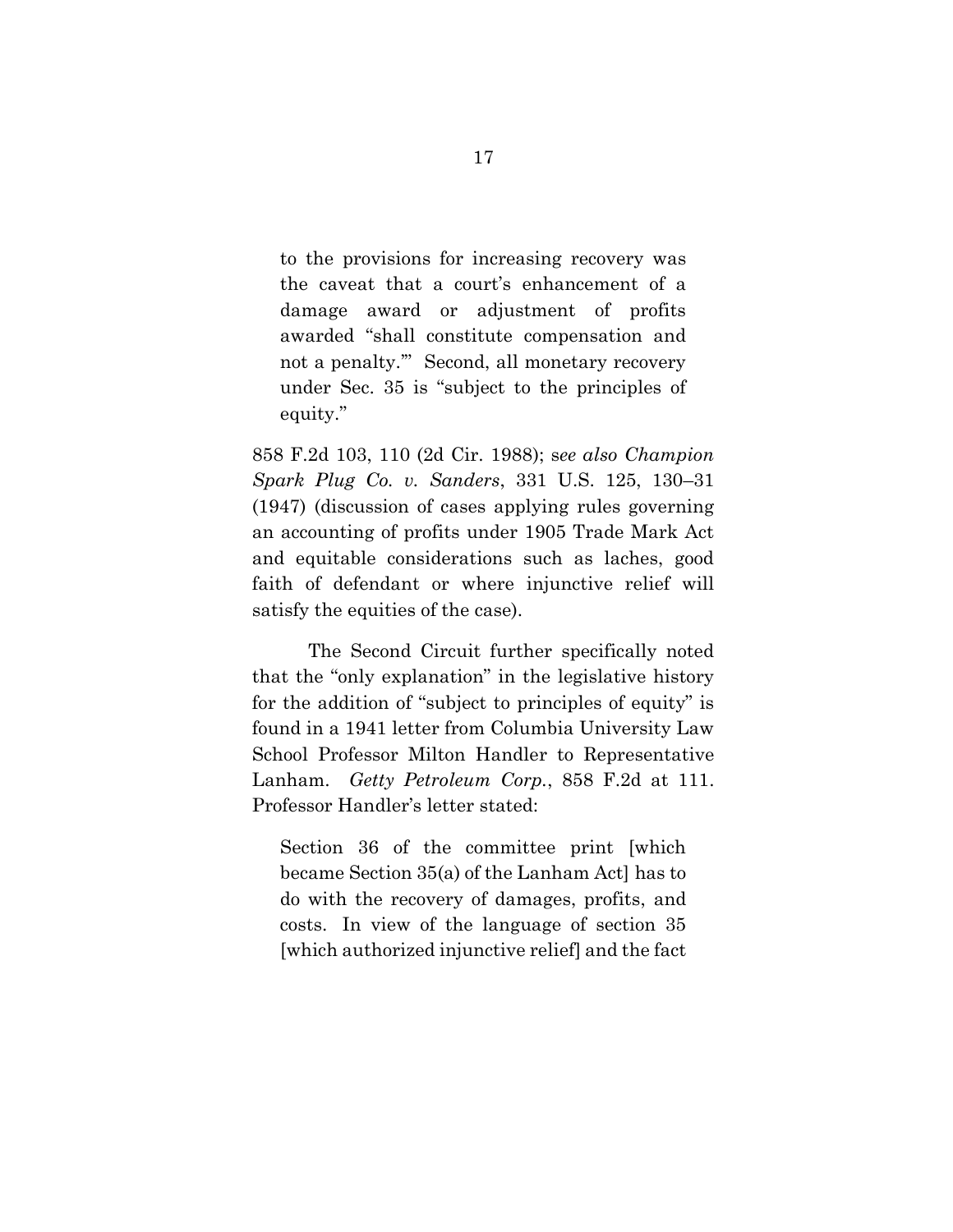that sections 35 and 36 are derived in the main from the present act, it seems clear that the normal principles of equity in respect of allowance of and defenses to an accounting of profits and the recovery of damages are not affected by this bill.

*Trade-Marks: Hearings on H.R. 102, H.R. 5461, and S. 895 Before the Subcomm. on Trade-Marks of the House Comm. On Patents*, 77th Cong., 1st Sess. 228 (1941) (Letter from Milton Handler) (hereinafter, "1941 Hearing"); *see also* James M. Koelemay, Jr., *Monetary Relief for Trademark Infringement Under the Lanham Act*, 72 TMR 458, 485 (1982). Professor Handler's letter urged that the words "according to the principles of equity" be inserted in Section 35(a) immediately following the words "he shall be entitled" and preceding the words "to recover" in the first sentence of the section to "effectuate the intentions of the draftsmen and in the interests of clarity." 1941 Hearing at 228*.* The letter does not mention nor evince Congressional purpose with respect to the equitable factor of "willfulness" as a prerequisite to the recovery of profits nor is there any basis to assume that the addition of the language "according to the principles of equity" was intended to restrict a court's consideration of the equitable considerations underlying the recovery of profits in the first instance solely to proof of willfulness.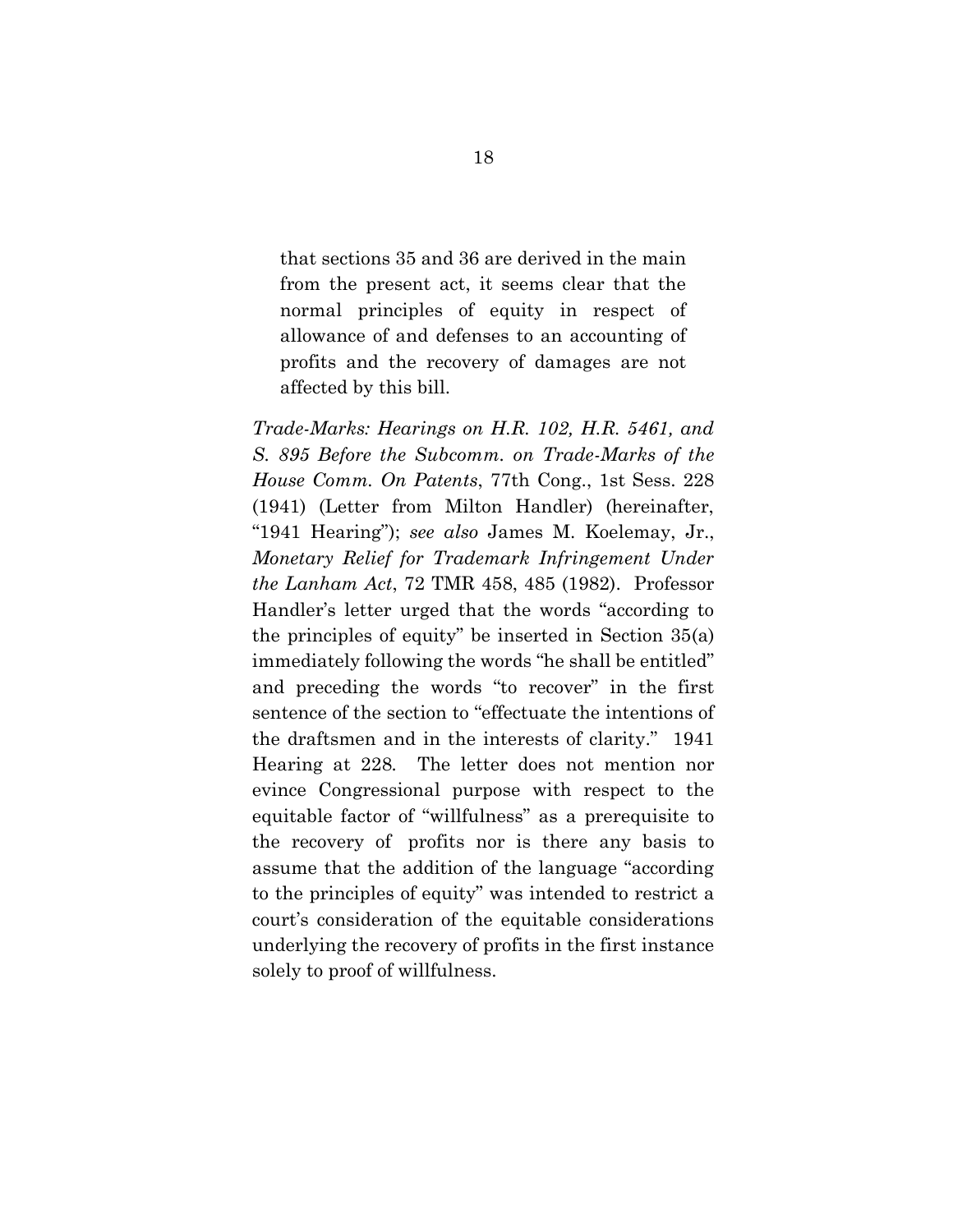## **2.3 This Court's Precedent Immediately Before and After Enactment of the Lanham Act Shows That the Applicable "Principles of Equity" Include Multiple Equitable Factors**

This Court applied equitable principles in several decisions prior to and immediately following the passage of the Lanham Act in 1946. These decisions show that this Court did not consider willfulness to be the sole relevant factor—indeed, the words "willful" or "willfulness" do not appear in any of the Court's decisions on trademark profits.

In the decision below, the Federal Circuit noted that the closest this Court has come to addressing whether proof of willfulness is required as a matter of traditional equitable principles to recover an infringer's profits was in two pre-Lanham Act decisions: *Saxlehner v. Siegel-Cooper Co.,* 179 U.S. 42 (1900) and *Hamilton-Brown Shoe Co. v. Wolf Brothers & Co.*, 240 U.S. 251 (1916). *Romag Fasteners, Inc. v. Fossil, Inc.*, 817 F.3d 782, 785 (Fed. Cir. 2016). In *Saxlehner,* the Court considered appeals from judgments concerning three retailers who had been accused of unlawfully selling "bitter water" under trademarks and trade dress that mimicked the Plaintiff's. This Court found that all three retailers should be enjoined from such conduct, but that none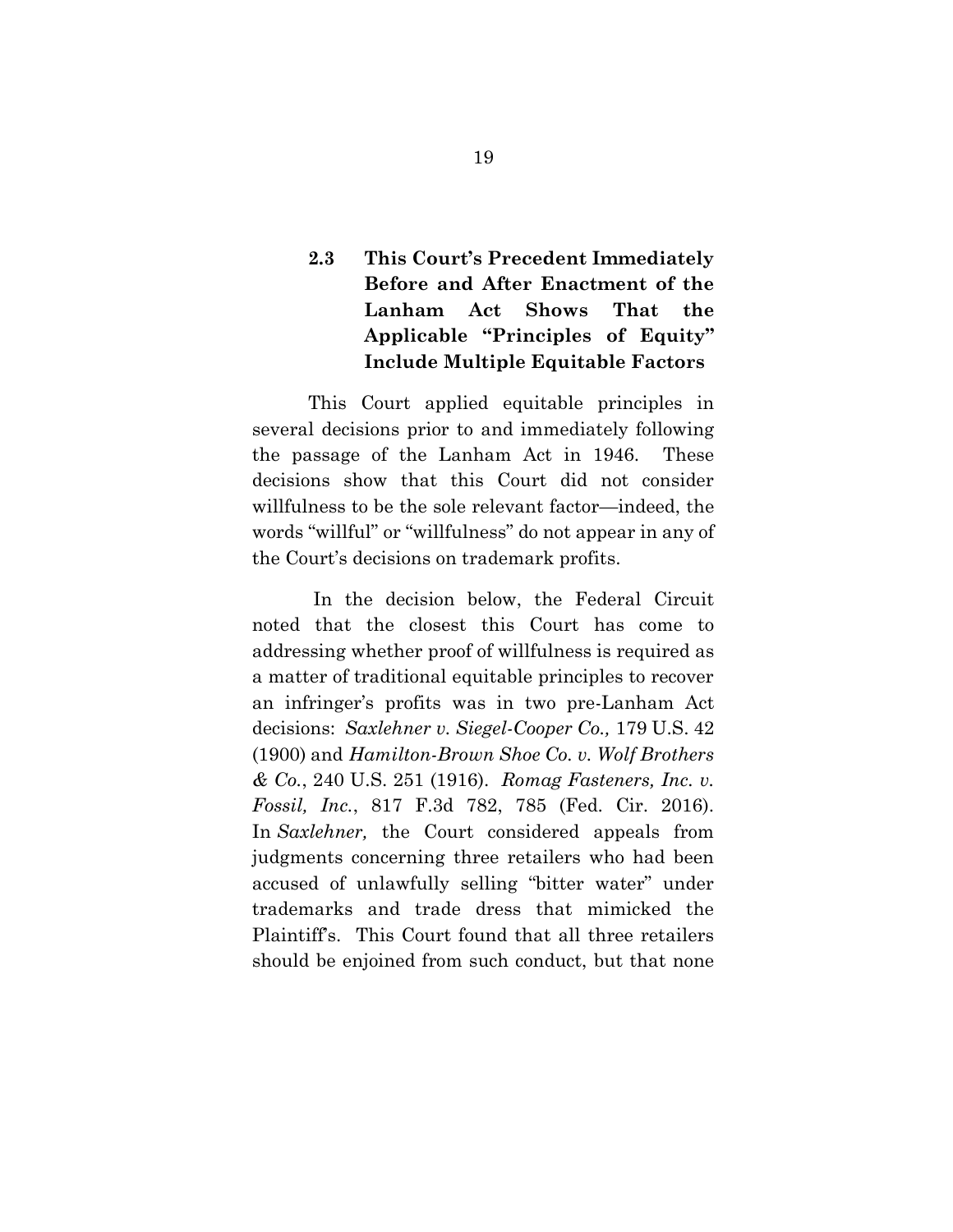of them should be forced to disgorge their profits, explaining as follows:

We think that an injunction should issue against all these defendants, but that, as the Siegel-Cooper Company appears to have acted in good faith, and the sales of the others were small, they should not be required to account for gains and profits.

179 U.S. at 42–43. Thus, the Court considered not only one defendant's good faith, but also the other defendants' meager sales as justification for not awarding profits.

In *Hamilton-Brown Shoe Co.*, this Court affirmed an accounting of the infringer's profits in a case in which a rival seller infringed the plaintiff's THE AMERICAN GIRL trademark for shoes by selling competing shoes under the AMERICAN LADY trademark. In sustaining the award of profits, the Court noted "that [the] defendant [did] not stand as an innocent infringer"; rather, "the findings of the court of appeals, supported by abundant evidence, show[ed] that the imitation of complainant's mark was fraudulent." 240 U.S. at 261. While both of these decisions considered the defendant's level of culpability to be relevant in determining whether to award profits in the cases before the Court, neither *Saxlehner* nor *Hamilton-Brown Shoe Co.* purported to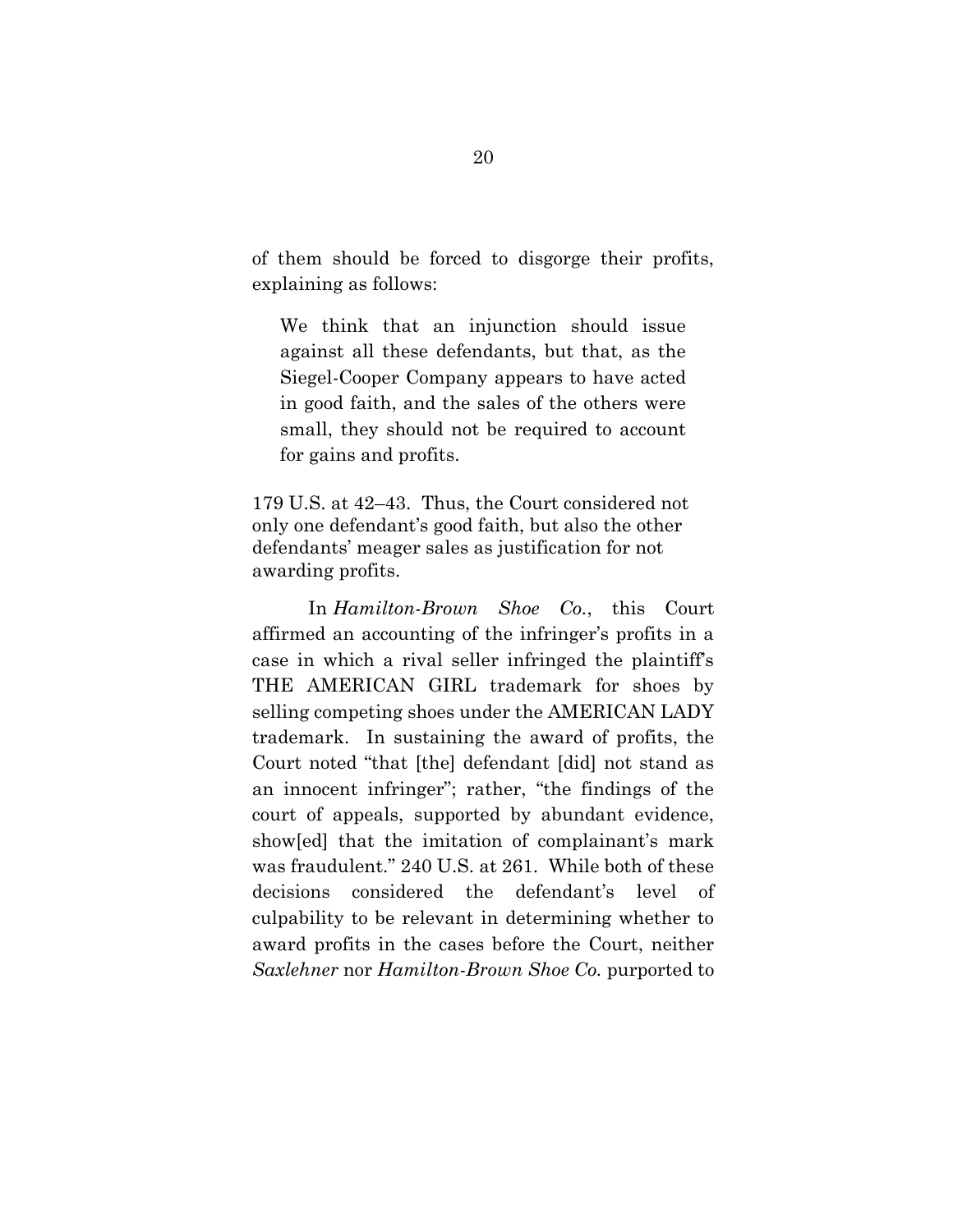set forth a rule that a finding of willfulness or intentional deception is a *prerequisite* for recovery.

Moreover, the Federal Circuit's historical study of this Court's jurisprudence stopped a few decades short. Two later opinions of this Court support a holding that profit recovery in trademark cases is subject to various equitable principles, not just the defendant's level of culpability.

First, in *Mishawaka Rubber & Woolen Mfg. Co. v. S.S. Kresge Co.*, 316 U.S. 203 (1942), decided within one year of the hearings before Congress on the Lanham Act and less than four years before the 1946 Act was enacted, this Court found that the lower courts had erred by limiting a successful plaintiff's recovery in a trademark infringement action to the defendant's "profits made from sales 'to purchasers who were induced to buy because they believed the [defendant's products] to be those of plaintiff and which sales plaintiff would otherwise have made." 316 U.S. at 204. In reversing the lower courts' judgment, the Court explained that actual confusion was not required for entitlement of profits, that the plaintiff merely needed to show proof of the defendant's sales, and that the burden was on the defendant to prove that its profits were attributable to factors other than its infringement. *Id.* at 206–07. Significantly, over the objection of dissenting Justices,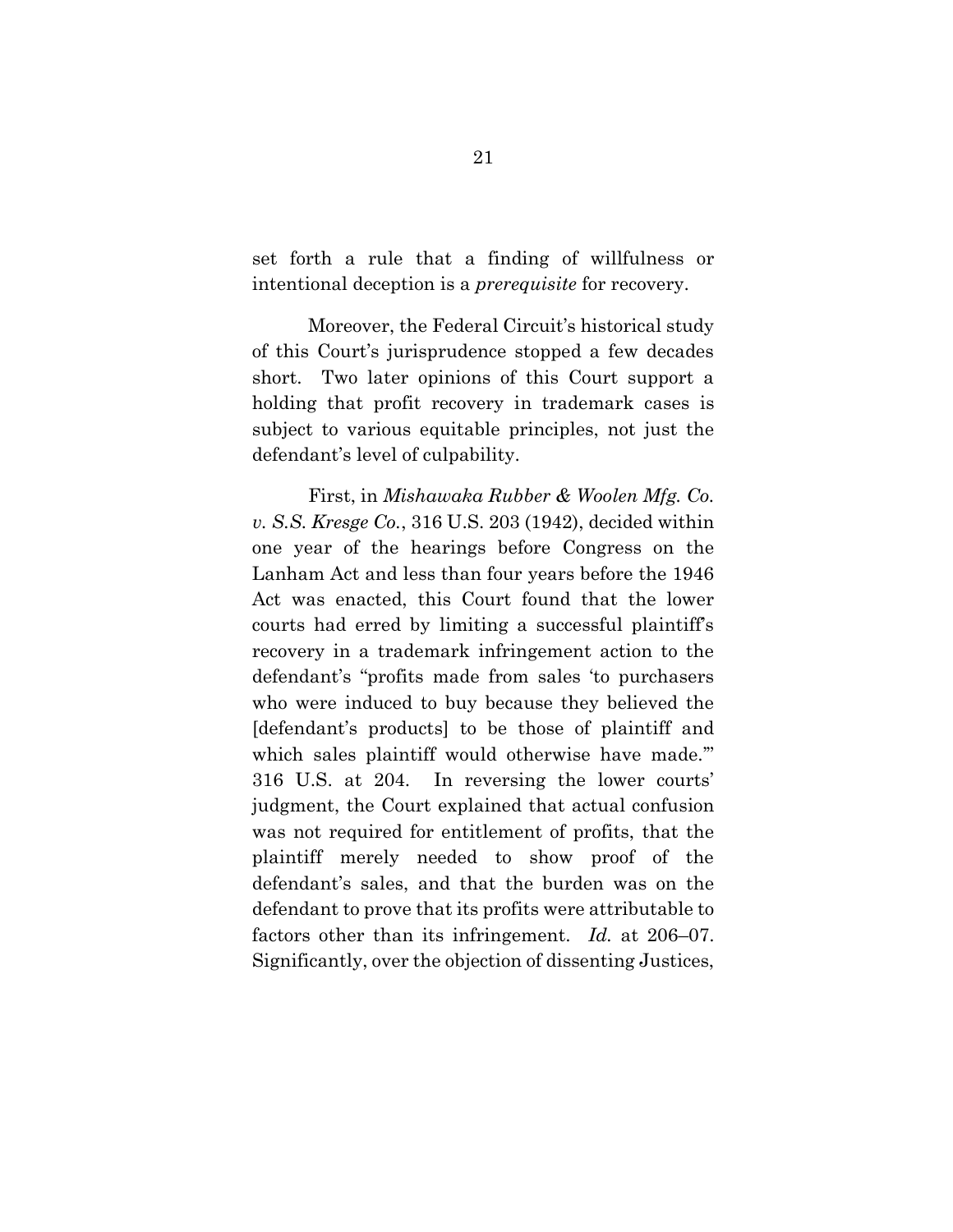the Court sustained the award of profits—and remanded to the district court to determine whether additional profits should be awarded—despite the fact that the defendants' infringement had been "found by both courts below to have been without fraudulent intent." *See id.* at 208–09 (Black, J*.*, dissenting).

A few years later, within ten months of the 1946 Act's enactment but still applying the 1905 Act, this Court again considered recovery of profits in *Champion Spark Plug*, a trademark infringement and unfair competition case involving reconditioned spark plugs. 331 U.S. 125. In affirming the lower courts' decision not to award profits, the Court cautioned that while *Mishawaka Rubber & Woolen Mfg. Co. "*states the rule governing an accounting of profits where a trade mark has been infringed and where there is a basis for finding damage to the plaintiff and profit to the infringer," "it does not stand for the proposition that an accounting will be ordered merely because there has been an infringement." *Id.* at 131. Rather, the Court observed that "[u]nder the Trade Mark Act of 1905, as under its predecessors, an accounting has been denied where an injunction will satisfy the equities of the case." *Id.* (citations and footnotes omitted). The Court then observed that "there [was] no showing of fraud or palming off," that the defendants had been complying with an FTC order requiring them to label the spark plugs as "used or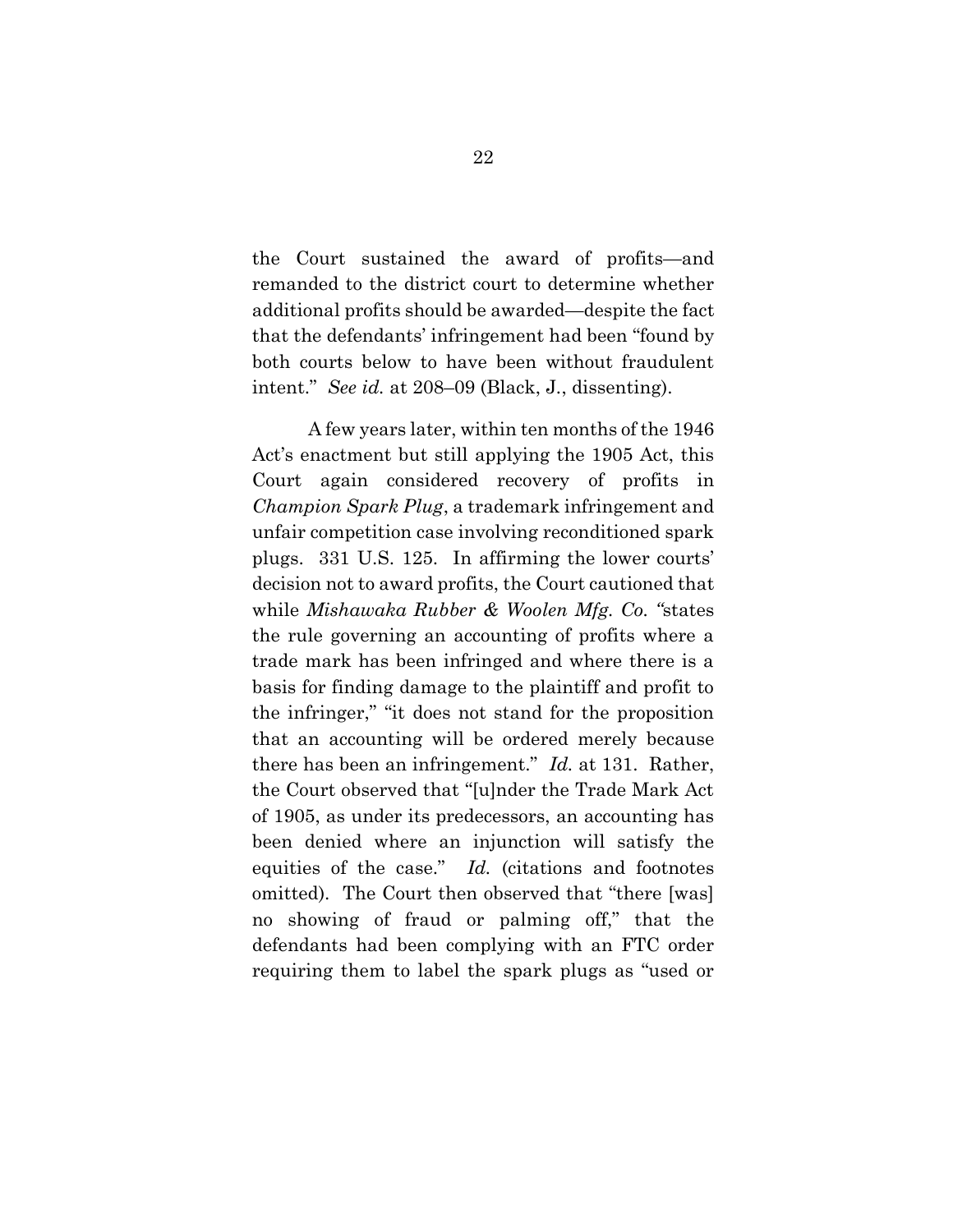second-hand," and "that the likelihood of damage to petitioner or profit to respondents due to any misrepresentation seem[ed] slight." *Id.* at 131–32. Thus, the Court concluded that "[i]n view of *these various circumstances*" an injunction would "satisfy the equities of the case" such that profits need not be awarded. *Id.* at 132 (emphasis added).

If traditional "principles of equity" required a showing of willfulness—or any other state of mind, such as fraudulent intent—as a prerequisite to recovery of profits for trademark infringement under the 1905 Trade Mark Act, one would think that this Court would have said so. Yet profits were awarded in *Mishawaka Rubber & Woolen Mfg. Co.*, in which no fraudulent intent was found. And the Court's analysis of the equitable factors in *Champion Spark Plug Co.*  did not end with its determination that there was "no showing of fraud or palming off"; rather, the Court also considered other factors such as "the likelihood of damage to petitioner or profit to respondents due to any misrepresentation" and whether "the injunction will satisfy the equities of the case." *See Champion Spark Plug Co.*, 331 U.S. at 131. These cases, decided in close proximity to passage of the Lanham Act, therefore indicate that the defendant's state of mind was not a threshold factor for an award of profits under the 1905 Trade Mark Act and was not intended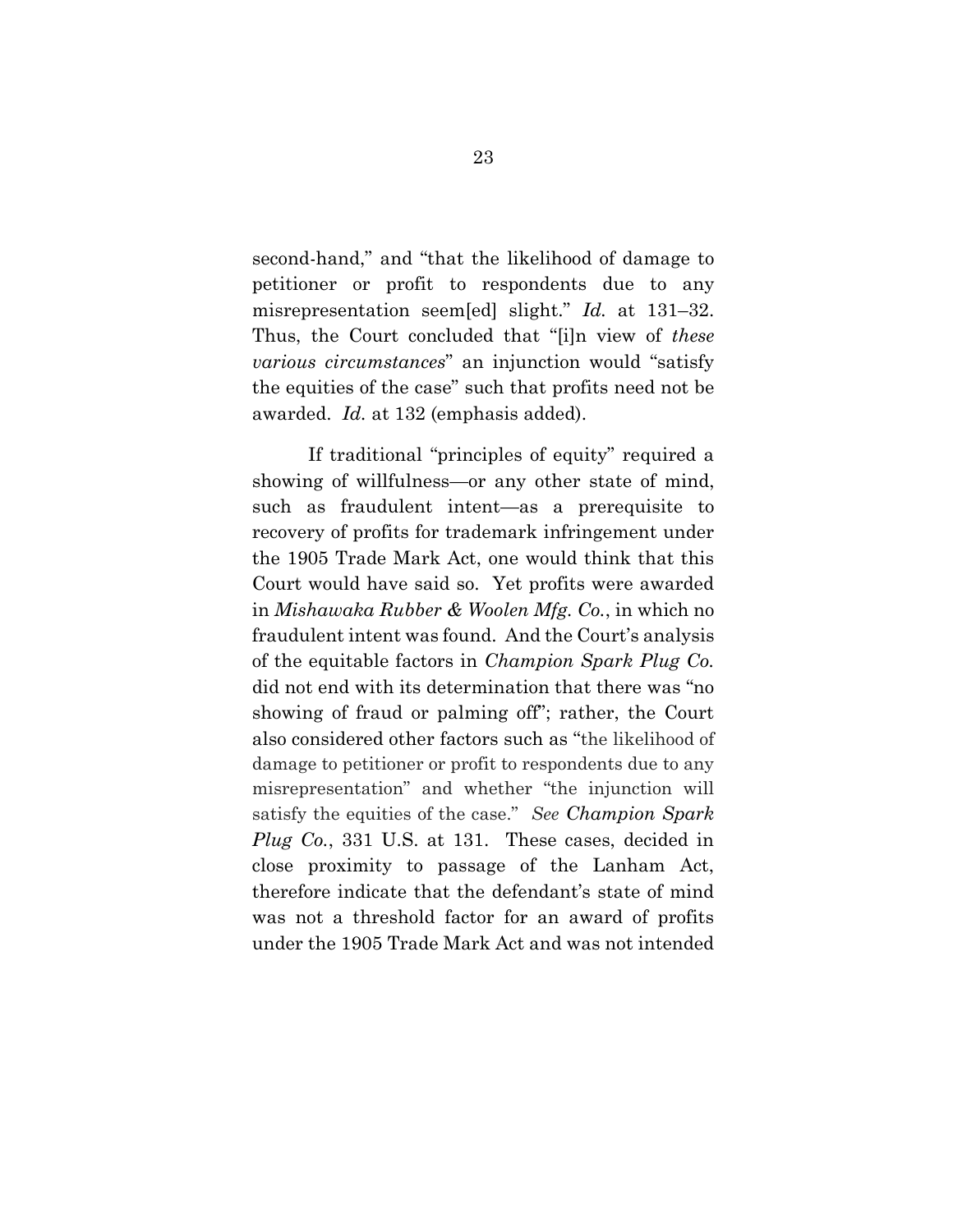to be a threshold factor for profits by the drafters of the 1946 Lanham Act.

## **2.4 Courts Have Discretion to Consider Many Equitable Factors Other Than Willfulness**

Section 35(a) requires a court to consider "principles of equity," but it does not define those principles. It is left to the courts to identify the relevant equity principles and to assess the relative weight given to any factor.

General equitable considerations have been considered both before and after passage of the Lanham Act. *Compare Champion Spark Plug Co.*, 331 U.S. at 130–31 *with Pebble Beach Co. v. Tour 18 Ltd*., 15 F.3d 526, 554 (5th Cir. 1998); *Roulo v. Russ Berrie & Co.*, 886 F.2d 931, 941 (7th Cir. 1989) ("Other than general equitable considerations, there is no express requirement that the parties be in direct competition or that the infringer willfully infringe the trade dress to justify an award of profits.").

For example, in *Pebble Beach*, the Fifth Circuit observed,

[w]hile this court has not required a particular factor to be present, relevant factors to the court's determination of whether an award of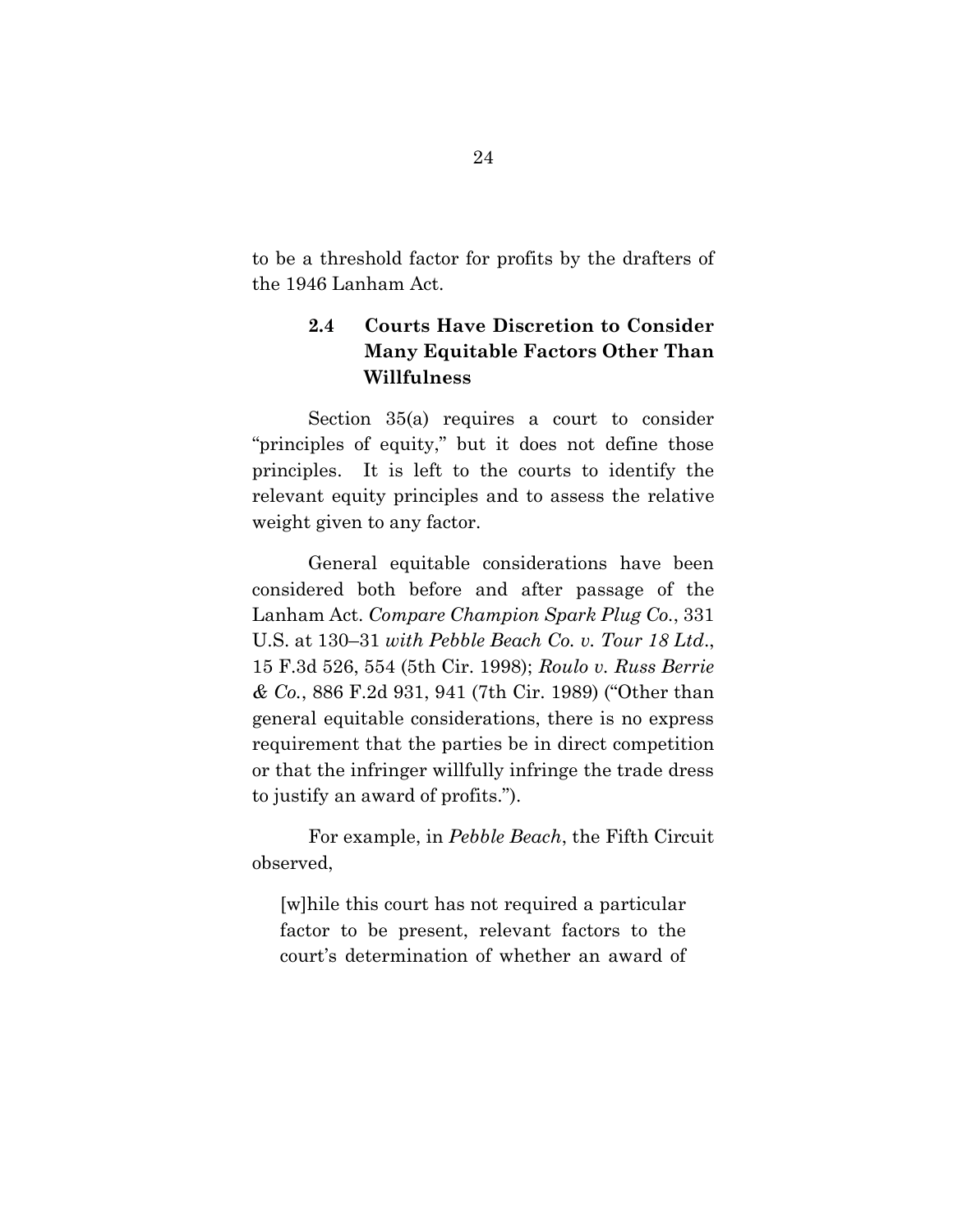profits is appropriate include, but are not limited to, (1) whether the defendant had the intent to confuse or deceive, (2) whether sales have been diverted, (3) the adequacy of other remedies, (4) any unreasonable delay by the plaintiff in asserting his rights, (5) the public interest in making the misconduct unprofitable, and (6) whether it is a case of palming off."

15 F.3d at 554; *see also Quick Technologies, Inc. v. Sage Group PLC*, 313 F.3d 338, 349 (5th Cir. 2002) (same factors). Other circuits have used similar factors. *Synergistic Int'l, LLC v. Korman*, 470 F.3d 162, 175–76 (4th Cir. 2006) (quoting *Quick Techs/Pebble Beach* factors: "a trial court, in assessing the issue of damages under 15 U.S.C. § 1117(a), should weigh the equities of the dispute and exercise its discretion on whether an award is appropriate and, if so, the amount thereof. . . . [A]lthough each trademark dispute is fact specific, the foregoing factors, as well as others that may be relevant in the circumstances, should guide a court's consideration of the damages issue."); *see generally* 72 TMR at 496–505.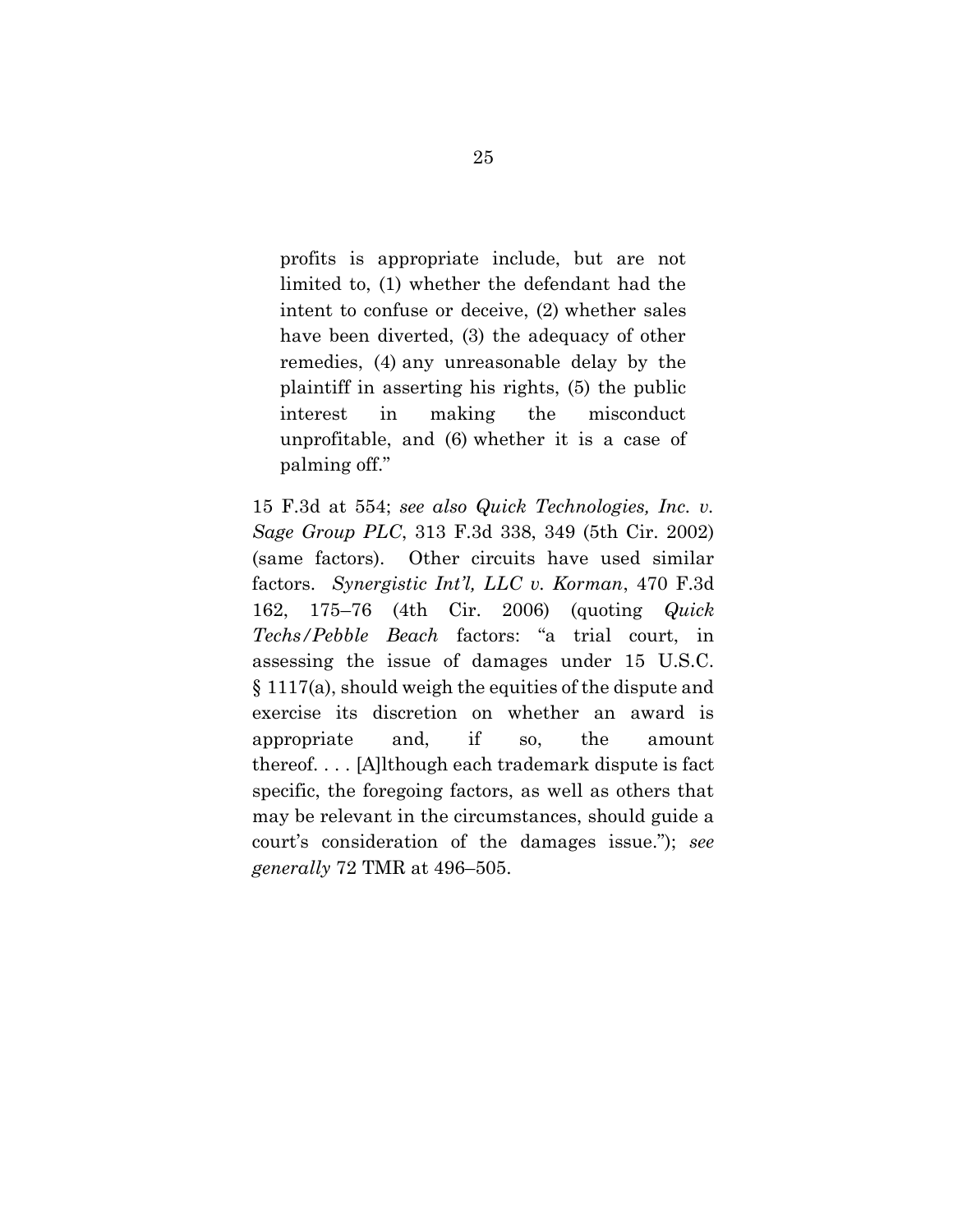### **2.5 Most Circuits Agree That Willfulness Is an Important Factor**

Circuit courts considering the equitable considerations relevant to a Section 35(a) award of profits agree that evidence of willfulness is an important equitable factor. This is true even for those courts that have not required proof of willfulness as a precondition to an award of profits.

So long as the court does not exclude evidence relevant to any equitable factor, a court considering Section 35(a) profits award should be free to weight willfulness as it sees fit under the factual circumstances of the case at bar.

The courts that have considered willfulness a precondition to a profits award have not done so because the text of Section 35(a) so dictates. Rather, these courts have reviewed the decades of equity jurisprudence and concluded, as did the Second Circuit in *George Basch Co. v. Blue Coral, Inc.*, 968 F.2d 1532 (2d Cir. 1992), that age-old "principles of equity" support prioritizing willfulness. As the Second Circuit observed, "[i]n varying degrees, a finding of defendant's intentional deceptiveness has always been an important consideration in determining whether an accounting was an appropriate remedy." 968 F.2d at 1539–40.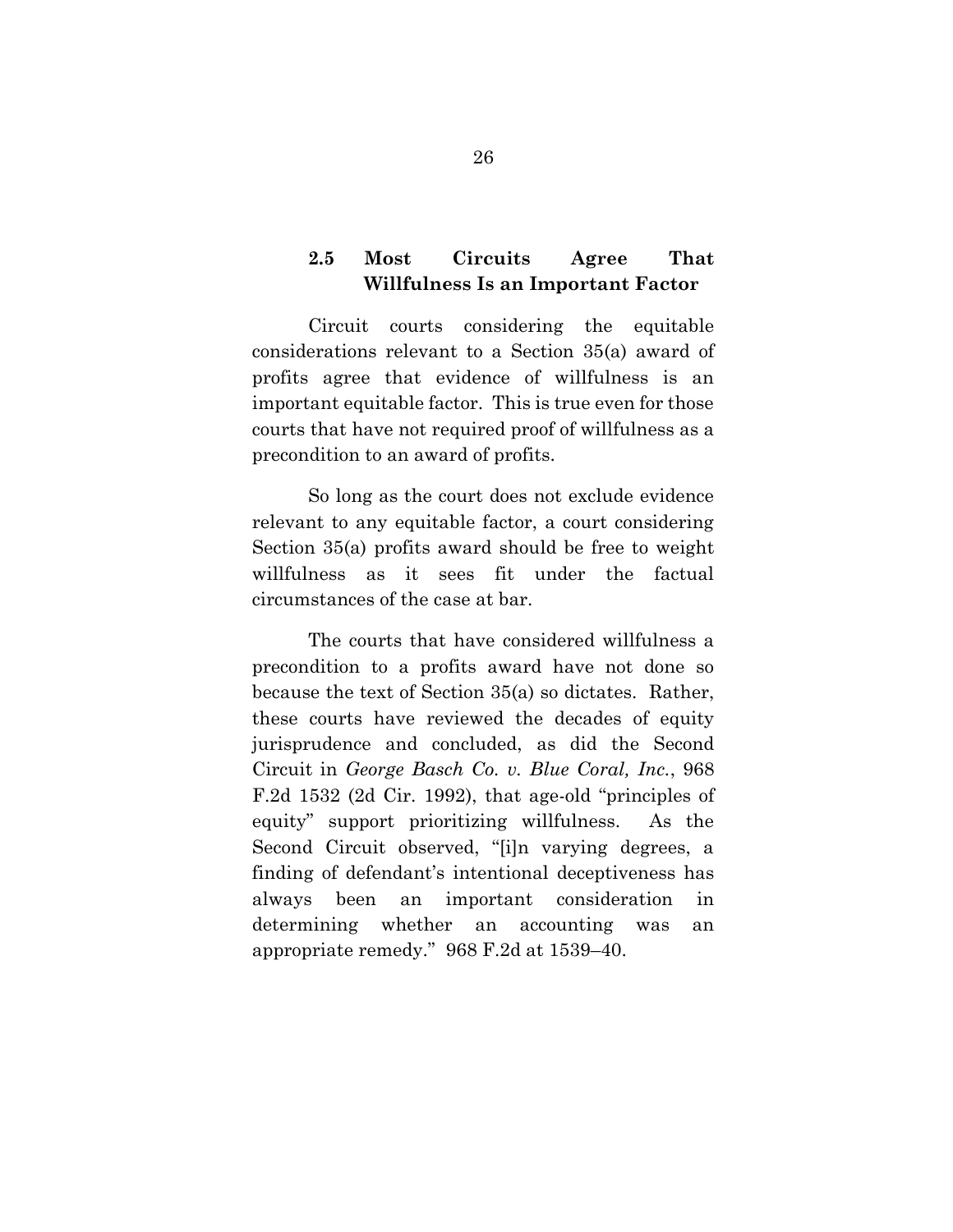The American Law Institute reviewed the equity jurisprudence relating to accounting for trademark infringement and concluded:

One who is liable to another for deceptive marketing . . . or for infringement of the other's trademark . . . is liable for the net profits earned on profitable transactions resulting from the unlawful conduct, *but only if*: (a) the actor engaged in the conduct with the intention of causing confusion or deception.

Restatement (Third) of Unfair Competition § 37 (Am. Law Inst. 1995) (emphasis added). The Restatement further observes: "Although the victim of an innocent infringement may ordinarily enjoin future infringements and recover proven losses . . . courts *generally* require proof of intentional misconduct as a prerequisite to an accounting of the defendant's profits." *Id*. at cmt. e (emphasis added).

Courts that have not required willfulness as a precondition for an award of the infringer's profits consider other equitable factors and the public interest in deterring infringement and the need to prevent unjust enrichment. These traditional factors are important and a plaintiff should be free to offer evidence, even in the absence of willfulness, in support of an award of profits.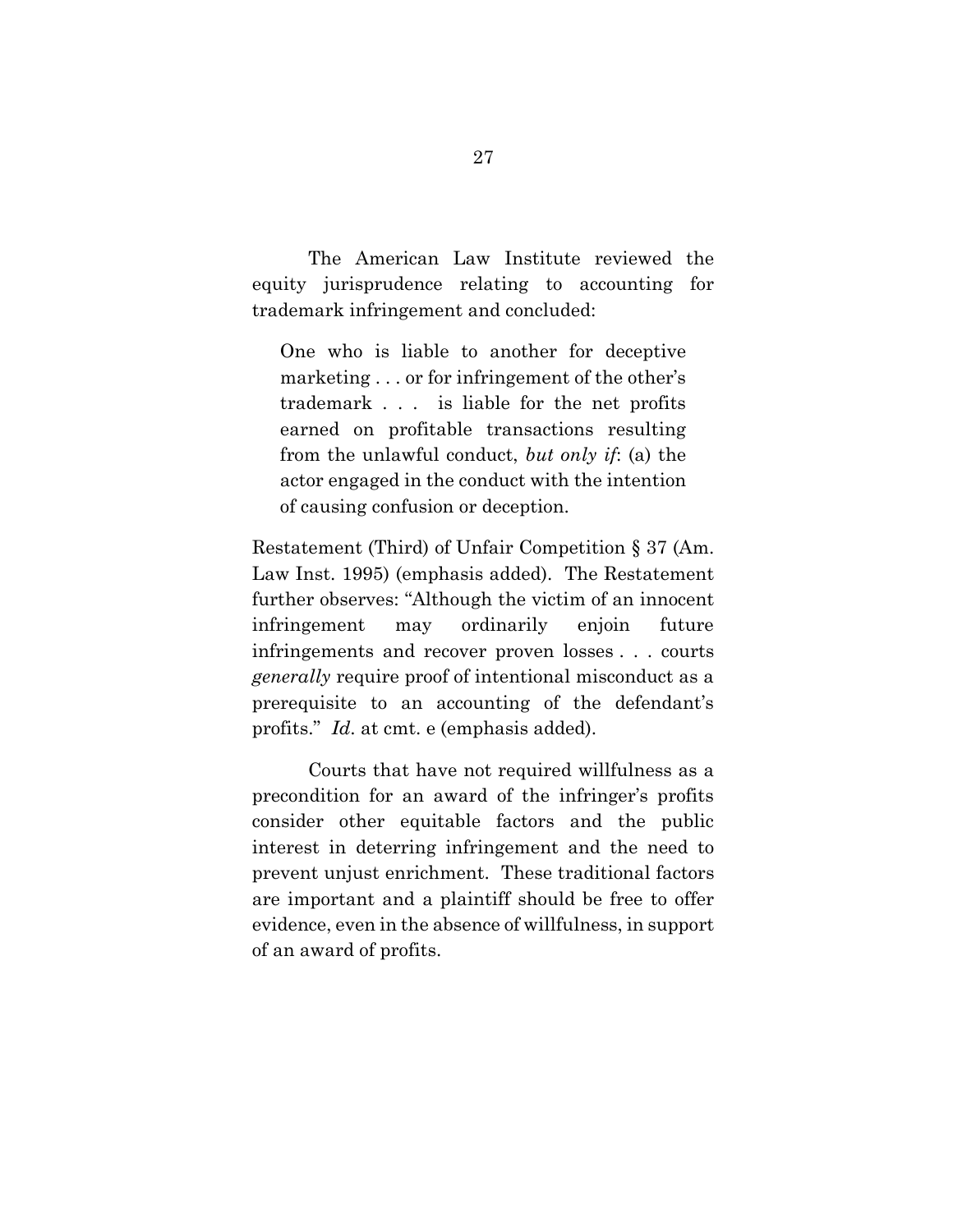Nonetheless, in most cases, courts that consider the public interest in deterrence or the need to prevent unjust enrichment presuppose some degree of wrongful intent. "Thus, it would seem that for the defendant's enrichment to be 'unjust' in terms of warranting an accounting, it must be the fruit of willful deception." *George Basch Co.*, 968 F.2d at 1538; *see also Texas Pig Stands, Inc. v. Hard Rock Cafe Int'l, Inc.*, 951 F.2d 684, 695 (5th Cir. 1992) ("While [palming off] is not a prerequisite to finding unjust enrichment, it is an important circumstance bearing on the determination." (citing *Champion Spark Plug Co.*, 331 U.S. at 130). As the Restatement observes, the courts applying equitable principles have awarded an accounting for profits to deter deliberate infringement and prevent unjust enrichment, but: "The deterrence justification also suggests that an award of profits is inappropriate in cases of innocent infringement." Restatement (Third) of Unfair Competition § 37 cmt. b.

In most cases it is difficult to base a profits award on the need for deterrence if the defendant acted innocently or in good faith. *See, e.g.*, *Maier Brewing Co. v. Fleischmann Distilling Corp*., 390 F.2d 117, 123 (9th Cir. 1968) (when the infringement is "entirely innocent" an injunction satisfies the equities of the case); *El Greco Leather Prods. Co. v. Shoe World, Inc.*, 726 F. Supp. 25, 29 (E.D.N.Y.1989) ("unjust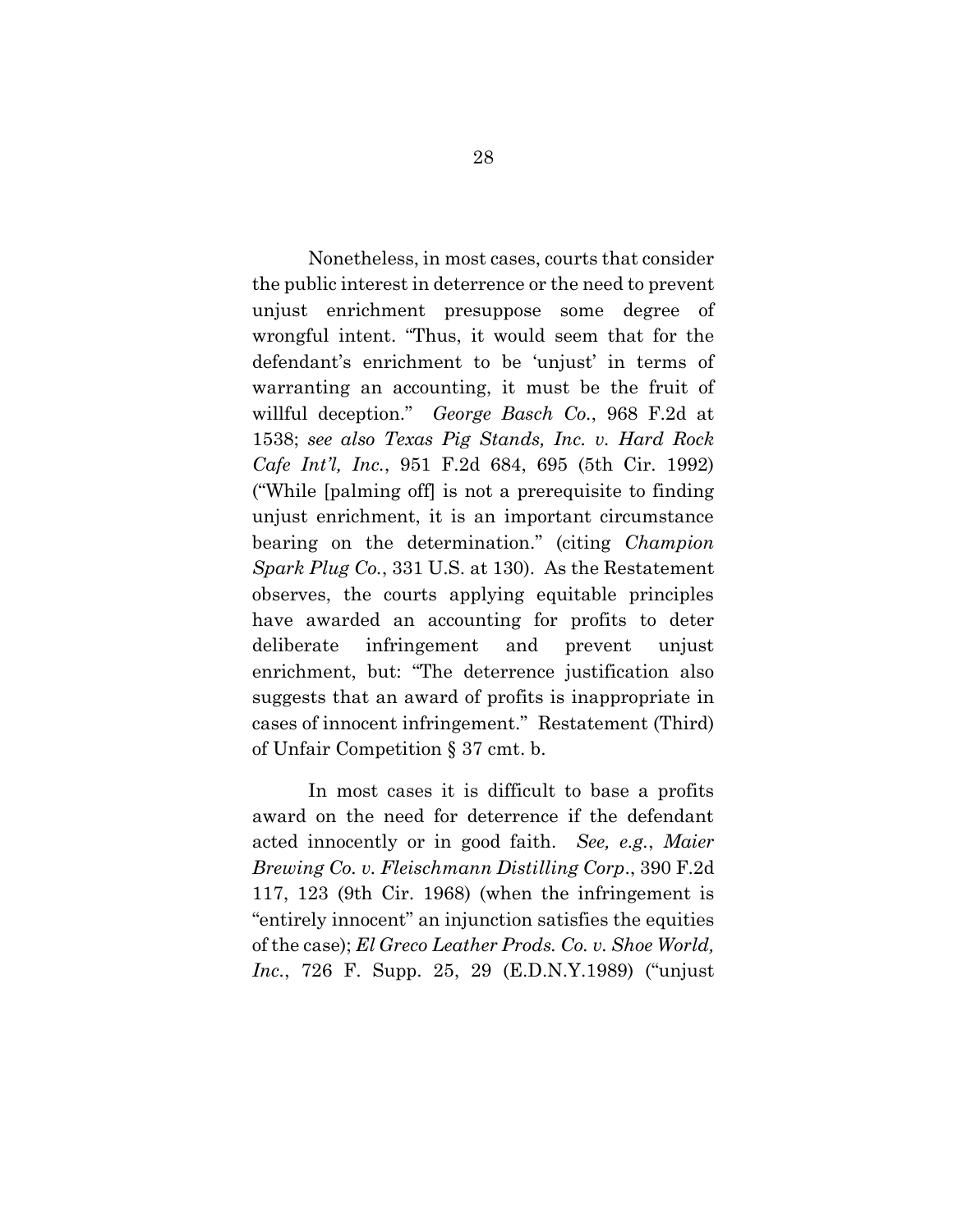enrichment" rationale does not authorize profits against a good faith infringer); *Sands, Taylor & Wood Co. v. Quaker Oats Co*., 978 F.2d 947 (7th Cir. 1992) (an award of profits against a defendant who had no knowledge of the plaintiff's mark would not be "equitable").

### **3. THE 1999 AMENDMENTS ARE NOT DETERMINATIVE**

In 1996, Congress amended the Trademark Act to add a new cause of action for trademark dilution, specifying that a prevailing plaintiff would be entitled only to injunctive relief unless a defendant also "willfully intended to trade on the owner's reputation or to cause dilution of the famous mark." 15 U.S.C. § 1125(c)(2). A plaintiff who made that showing would also "be entitled to the [monetary] remedies set forth in section 1117(a) . . . subject to the discretion of the court and the principles of equity*.*" *Id.* § 1125(c)(5).

Congress failed, however, to amend Section 35(a) to reference the new dilution cause of action. As Congress explained, it therefore amended the statute again in 1999:

The language of the [1996 amendment] presented to the President for signing did not include the necessary changes to [Section  $1117(a)$ ... Therefore, in an attempt to clarify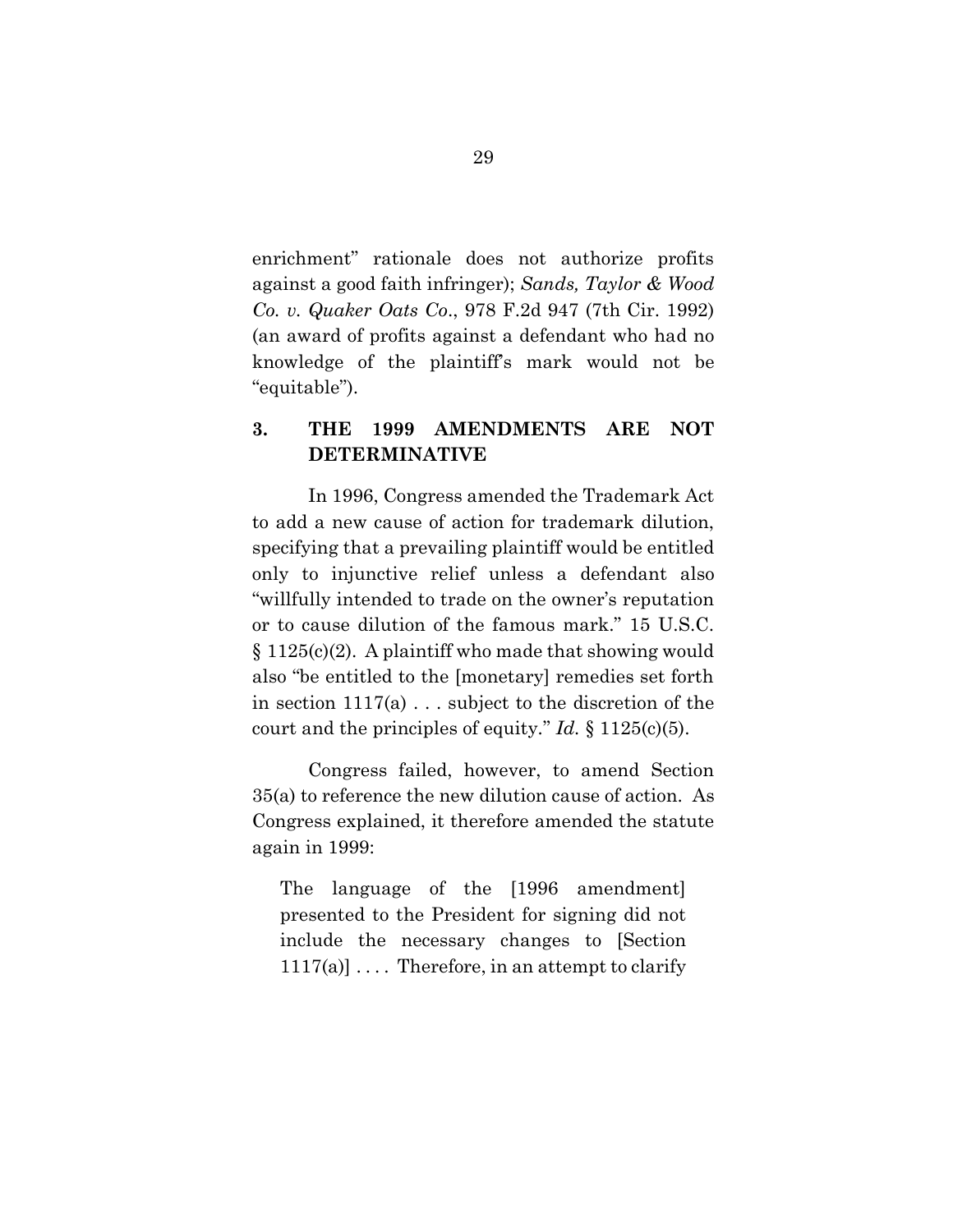Congress' intent and to avoid any confusion by courts trying to interpret the statute, section three makes the appropriate changes to [Section 1117(a)] to allow for  $\dots$  damages.

H.R. Rep. No. 106-250, at 6 (1999).

The 1999 amendment altered Section 35(a) as follows (added text in italics):

When a violation of any right of the registrant of a mark registered in the Patent and Trademark Office, or a violation under section 43(a), *a violation under section 43(a), or a willful violation under section 43(c)*, shall have been established in any civil action arising under this Act, the plaintiff shall be entitled, . . . subject to the principles of equity, to recover (1) defendant's profits, (2) any damages sustained by the plaintiff, and (3) the costs of the action.

*Id.* at 15.

As noted above, even before the 1999 amendment, different circuits came to different conclusions as to whether willfulness was a prerequisite for a disgorgement of profits for infringement and false designation. After the amendment, the split remained, with some circuits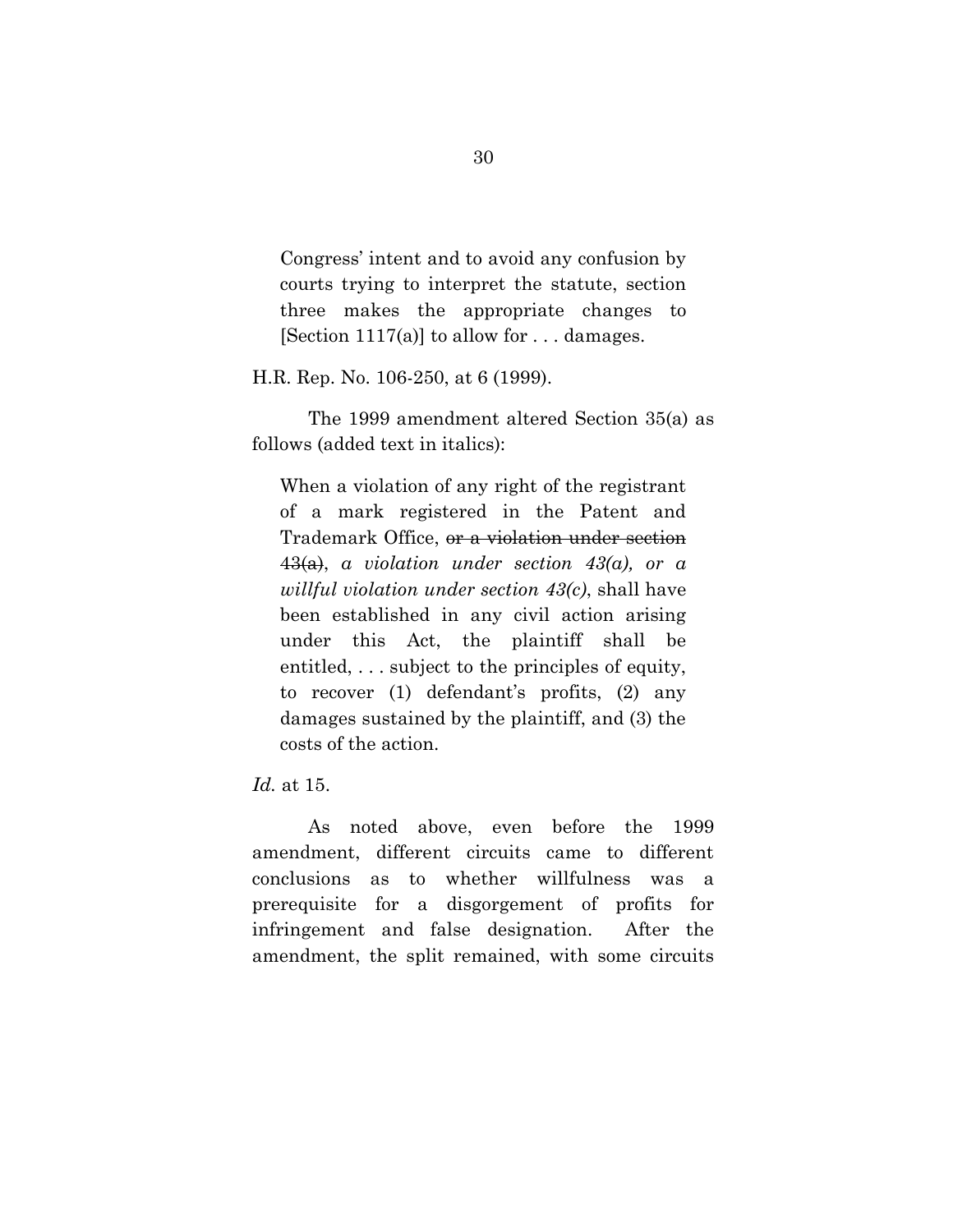holding that, to the extent willfulness previously was a prerequisite, the 1999 amendment clarifying that monetary recovery under Section 35(a) was available for "willful violation under section 1125(c)" eliminated any willfulness requirement for claims under Sections 1114 and 1125(a).

INTA shares the Federal Circuit's skepticism<sup>8</sup> that Congress intentionally meant to resolve the existing circuit split as to whether proof of willfulness is required to recover profits under Sections 1114(1)(a) and 1125(a). If Congress were aware of the circuit split and intended to resolve it, then INTA assumes Congress would have done so in clear, direct terms, not by mere implication. Moreover, there is nothing in the legislative history of the 1999 amendments suggesting that Congress had the circuit split on its mind, much less sought to resolve it, by adding "or a willful violation of Section 1125(c)" to Section 35.

<sup>8</sup> INTA has been unable to find any indication that Congress considered the split between the circuits when it passed the 1999 amendment to Section 35(a). Congress has previously acknowledged INTA's role in guiding and advocating legislation relating to trademarks. *See, e.g*., S. Rep. No. 100-515, at 2–3 (1988) (acknowledging role of INTA's predecessor in guiding passage of 1988 Trademark Revision Act). INTA, which supported the amendment, did not advocate for the 1999 amendments as a way to resolve the circuit split.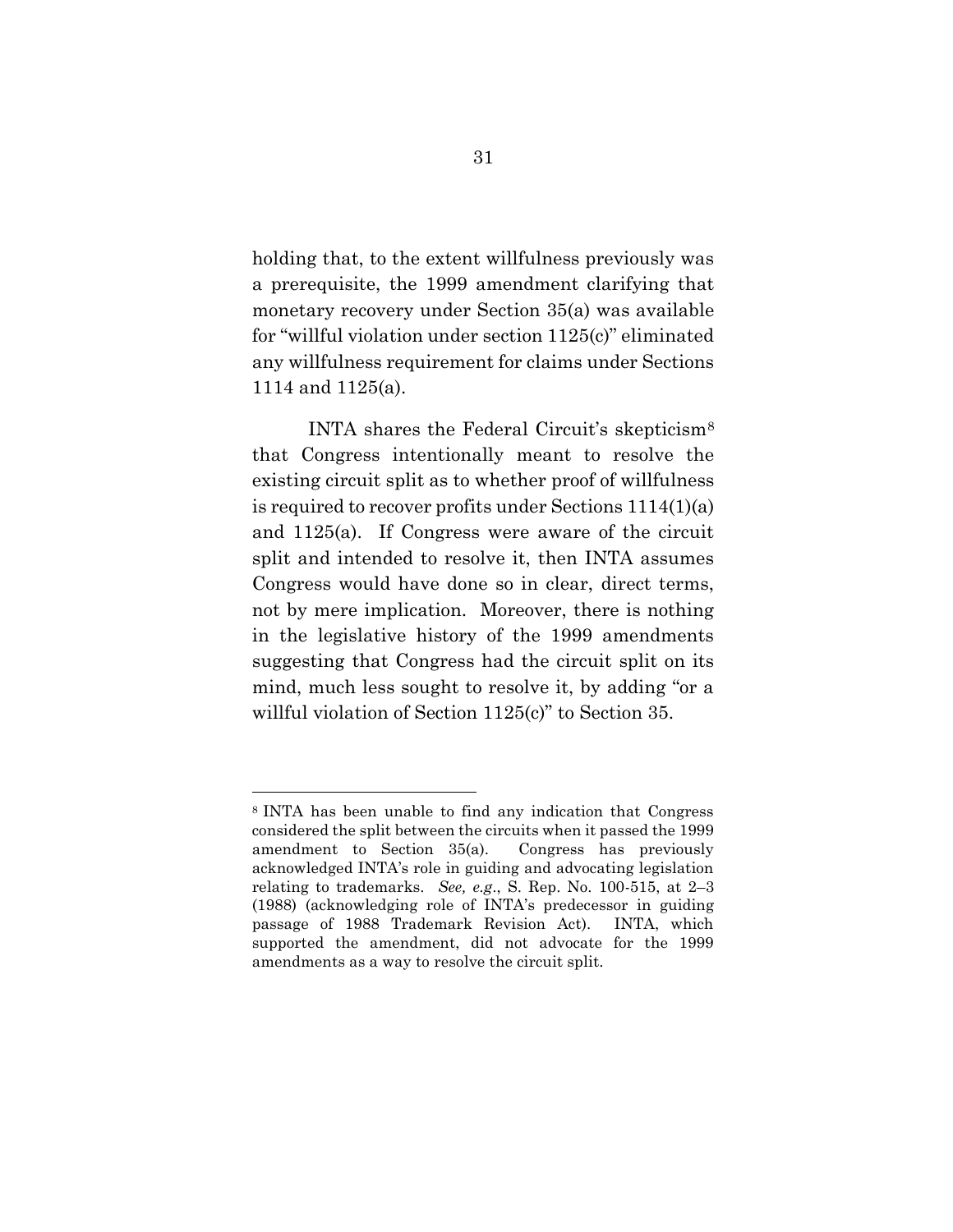To the extent the 1999 amendment's express willfulness requirement has any significance on the issue before the Court, it is because it provides another example of Congress' use of precise words to identify specific equitable factors that courts must consider under certain circumstances. (*See* discussion of Section 1114(1)(b) and Section 1114(2), *supra*.) Again, when Congress has wished to restrict courts' discretion of equitable considerations for monetary relief, including an award of profits, it has done so using clear, unambiguous, and precise language— "intended to be used to cause confusion," "innocent infringer," "willful violation." But INTA submits that it would be error to claim that the 1999 amendments show Congress' intentional resolution of the existing circuit split.

### **4. COMPETING POLICY OBSERVATIONS**

#### **4.1 Overview**

Allowing courts to consider diverse equitable factors best addresses the diverse policy objectives of the trademark community.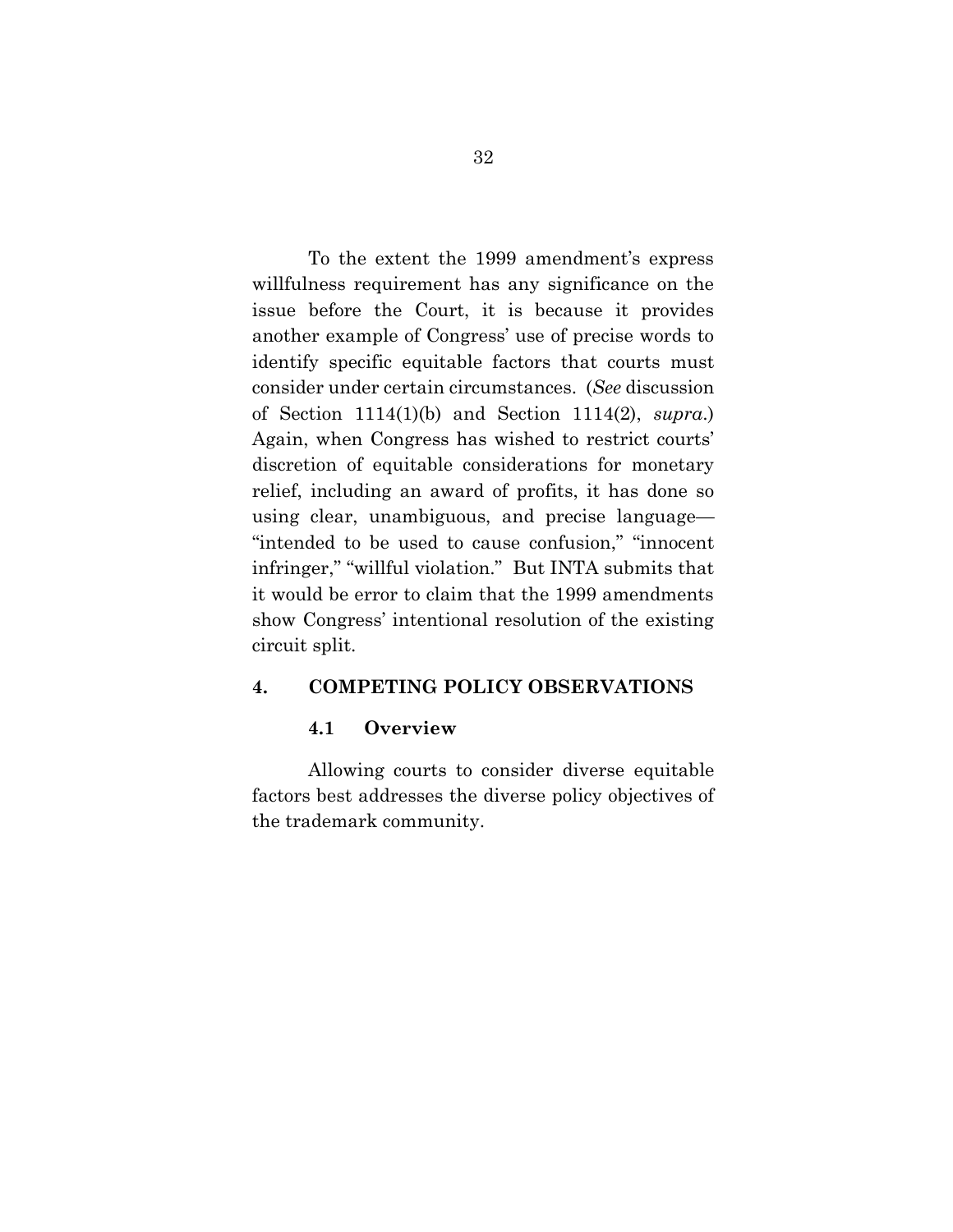## **4.2 Requiring Willfulness as a Prerequisite to an Award of Profits Is Not Consistent with the Overall Purpose of the Lanham Act.**

This Court discerns the statute's meaning by looking to the purpose and "broader context of the statute as a whole." *Robinson v. Shell Oil Co.*, 519 U.S. 337, 341 (1997). As this Court has observed, a Senate Report accompanying the Lanham Act in 1946 stated that the Lanham Act has two goals:

One is to protect the public so it may be confident that, in purchasing a product bearing a particular trade-mark which it favorably knows, it will get the product which it asks for and wants to get. Secondly, where the owner of a trade-mark has spent energy, time, and money in presenting to the public the product, he is protected in his investment from its misappropriation by pirates and cheats.

*Two Pesos, Inc. v. Taco Cabana, Inc.*, 505 U.S. 763, 782 n.15 (1992) (Stevens, J., concurring) (quoting S. Rep. No. 79-1333, at 3 (1946)). To require willfulness for an award of profits would only stymie these goals.

In many cases, an injunction alone cannot compensate a trademark owner for the injuries it has incurred. Moreover, in the wake of the Supreme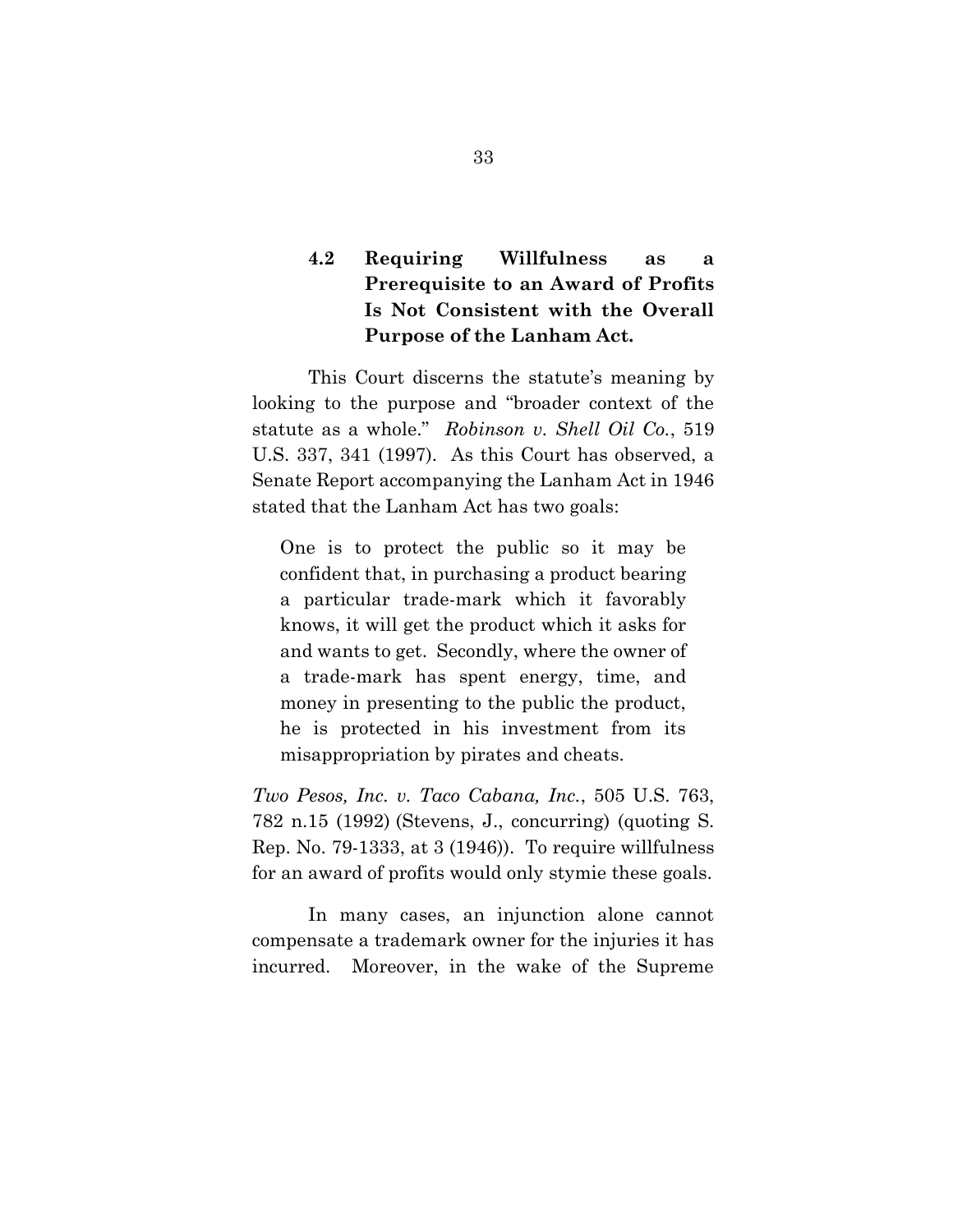Court's decision in *eBay Inc. v. MercExchange, L.L.C.*, 547 U.S. 388 (2006), it has become increasingly difficult for trademark owners to obtain injunctive relief, whether preliminary or permanent. *See, e.g., Herb Reed Enter., LLC v. Florida Entm't Mgmt., Inc.,* 736 F.3d 1239 (9th Cir. 2013) (actual proof of irreparable harm needed to obtain preliminary injunction); *Active Sports Lifestyle USA, LLC v. Old Navy, LLC*, No. SACV 12–572 JVS (Ex), 2014 WL 1246497 (C.D. Cal. March 21, 2014) (applying *Herb Reed* standard to deny permanent injunction to prevailing defendant in trademark infringement case).

Furthermore, because a plaintiff's actual damages are typically difficult to measure, an award of an infringer's profits may in some cases be the only significant monetary relief that a mark owner can obtain. Indeed, many courts require proof of actual confusion as a prerequisite for recovering damages. *See, e.g., Brunswick Corp. v. Spinit Reel Co.*, 832 F.2d 513, 525 (10th Cir. 1987) ("Although damages may be awarded, . . . [l]ikelihood of confusion is insufficient; to recover damages plaintiff must prove it has been damaged by actual consumer confusion or deception resulting from the violation."). This precludes damages in many cases because actual confusion is often extremely difficult to prove.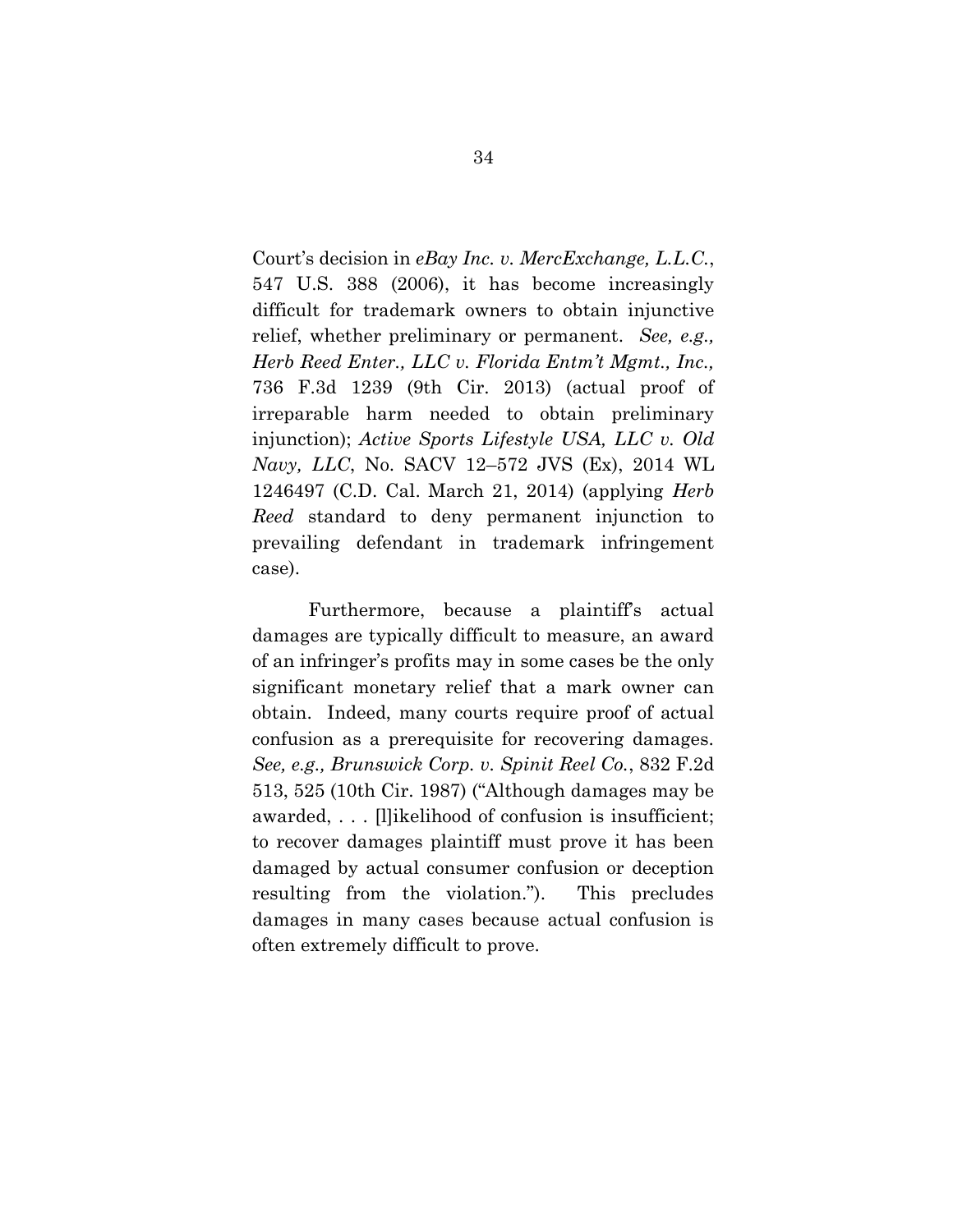These barriers to remedies for trademark infringement devalue trademarks and create a real possibility that in some cases, proven trademark infringement will be a wrong without a remedy. They also deprive the public of an effective deterrent against future infringements. To erect willfulness as yet another artificial barrier to relief would only further frustrate the dual purpose of the Lanham Act.

### **4.3 Consideration of All Equitable Factors Does Not Give Plaintiff a Windfall**

Many practitioners prefer willfulness as a precondition to profits because of the relative certainty it brings to litigation. As the Second Circuit explained in *George Basch Co.*:

While damages directly measure the plaintiff's loss, *defendant's* profits measure the defendant's gain. Thus, an accounting may overcompensate for a plaintiff's actual injury and create a windfall judgment at the defendant's expense. . . .

So as to limit what may be an undue windfall to the plaintiff, and prevent the potentially inequitable treatment of an "innocent" or "good faith" infringer, most courts require proof of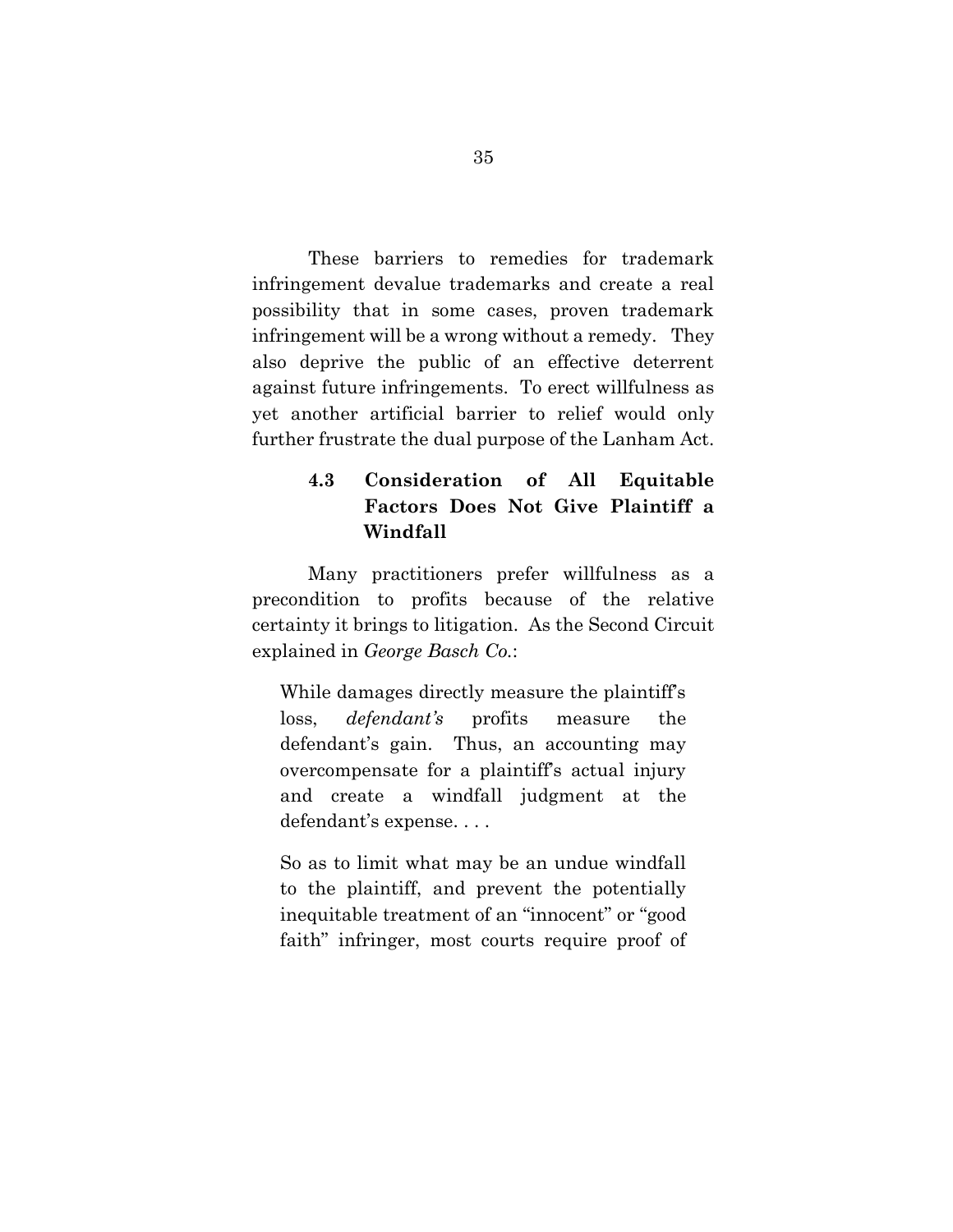intentional misconduct before allowing a plaintiff to recover the defendant's profits.

968 F.2d at 1540 (emphasis in original). But a requirement that courts consider all equitable factors does not stop a court from assigning extra, even determinative, weight according to the facts of any given case. Accordingly, INTA requests that the Court make clear that courts are free to exercise their discretion to elevate the importance of willfulness or good faith evidence and to avoid any impression that the standards for awarding profits have been loosened.

#### **CONCLUSION**

INTA urges the Court to reverse and hold that willfulness is not a precondition to an award of profits under Section 35(a). Instead, all equitable factors should be weighed, acknowledging the courts' discretion to assign extra weight to the defendant's state of mind according to the circumstances of the case. INTA does not, however, mean to support an ultimate finding in favor of Petitioner, and expresses no opinion about which party should prevail once all principles of equity are considered.